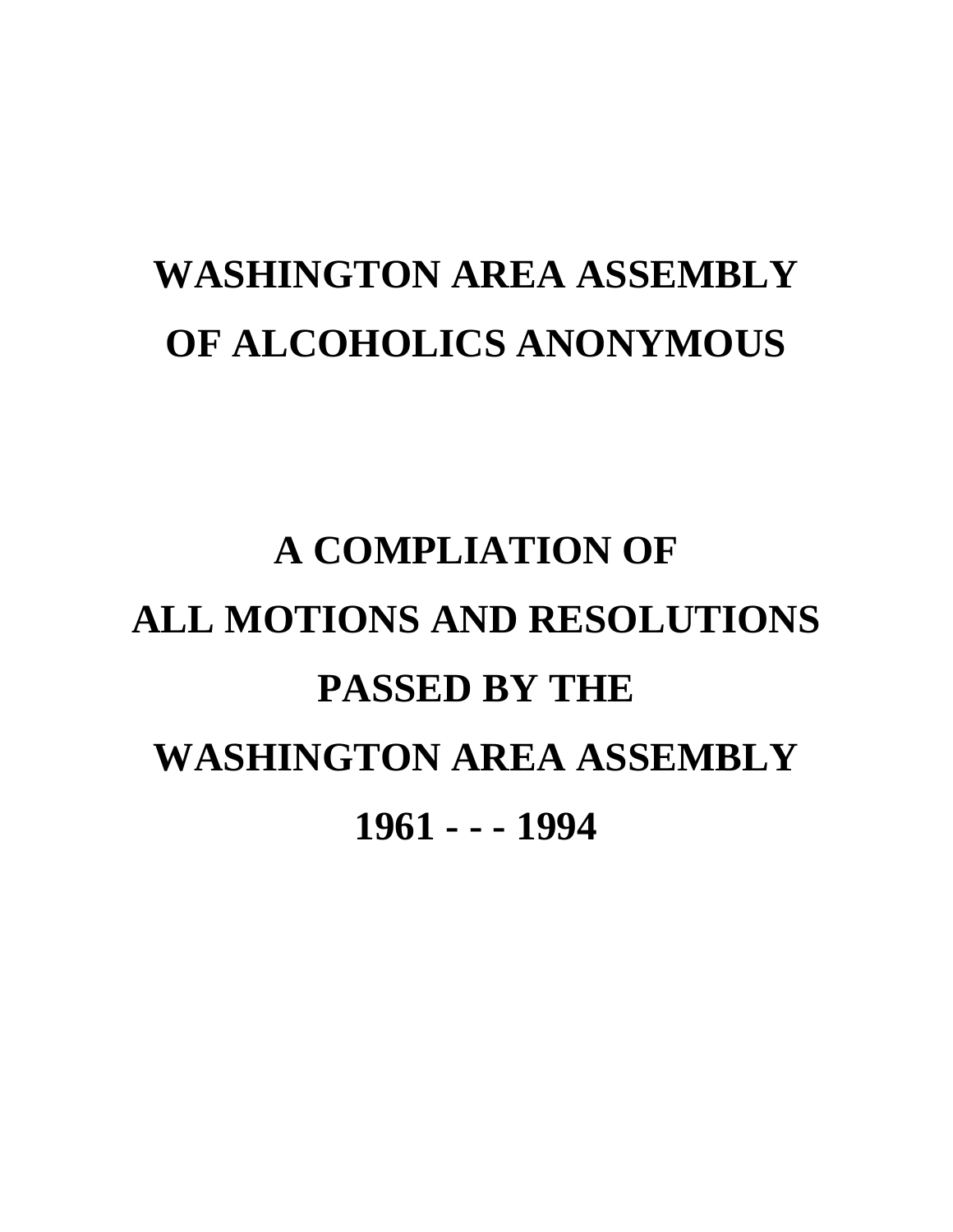*The motions listed on the following pages are a condensed form of the business conducted by the Washington Area 72 before the creation of Washington State East Area 92. They have been included "unedited" in order for us in Washington State East Area 92 to document where we came from so we better understand the process that brought us to where we are today.*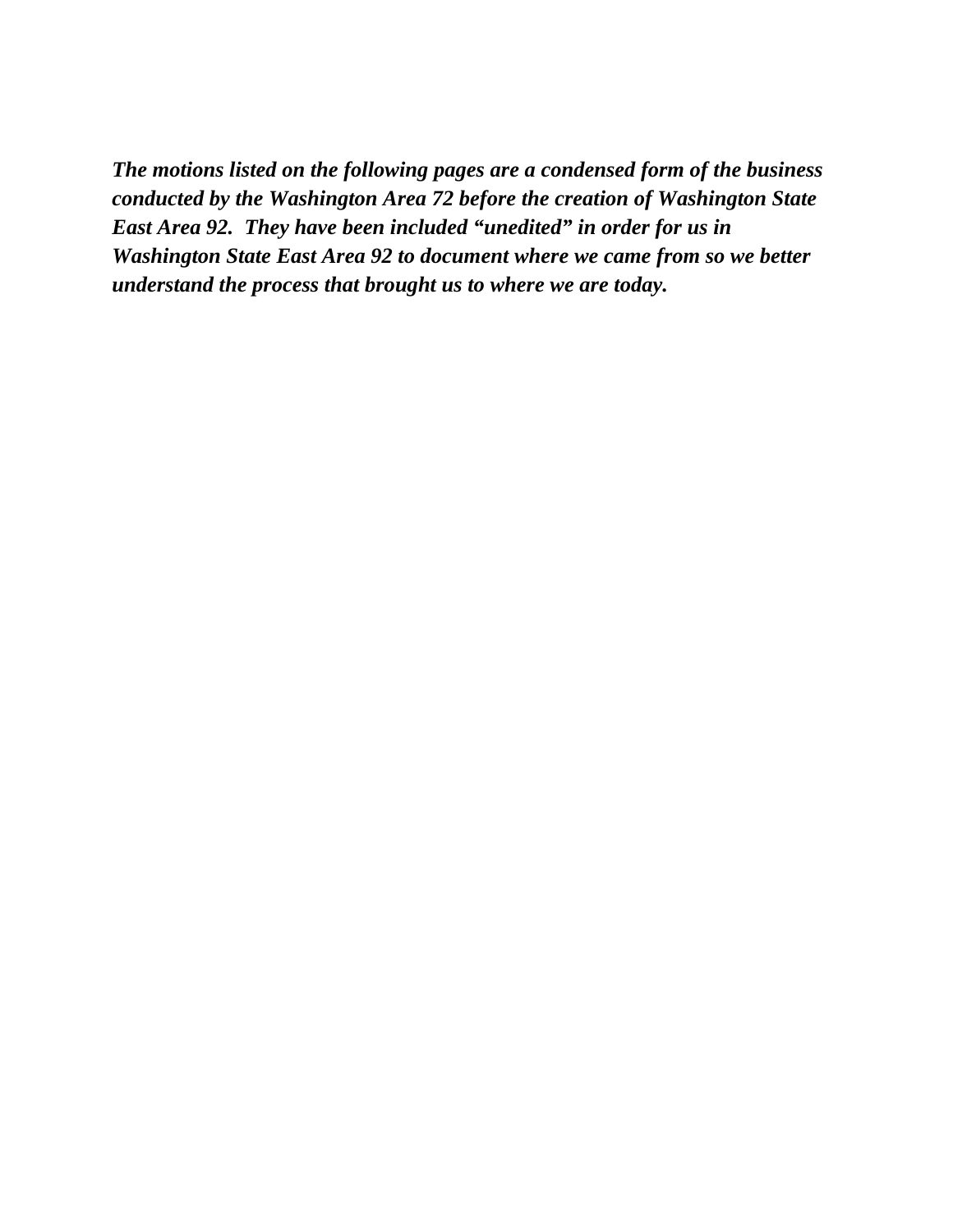| <b>Motion Page</b> |                | <b>Description</b>                                                                              |  |
|--------------------|----------------|-------------------------------------------------------------------------------------------------|--|
| 61.1               | 1              | District 5 split                                                                                |  |
| 61.2               | $\mathbf{1}$   | Assembly proxy votes eliminated                                                                 |  |
| 61.3               | $\mathbf{1}$   | Trail, B.C. to host '62 Assembly                                                                |  |
| 61.4               | $\mathbf{1}$   | Delegate paid \$20 per day for reports                                                          |  |
| 62.1               | $\mathbf{1}$   | Assembly be held first Saturday in October                                                      |  |
| 62.2               | $\mathbf{1}$   | Mileage for Delegate increased to $10¢$ /mile                                                   |  |
| 63.1               | $\mathbf{1}$   | Yakima to host '64 Pacific Northwest Conference                                                 |  |
| 63.2               | $\mathbf{1}$   | Kelso-Longview Group transferred to District 12                                                 |  |
| 63.3               | $\mathbf{1}$   | <b>Washington Assembly named</b>                                                                |  |
| 63.4               | $\mathbf{1}$   | Lewiston, Idaho to host '64 Assembly                                                            |  |
| 63.5               | $\mathbf{1}$   | Mileage for Area Officers increased to $15¢$ /mile                                              |  |
| 63.6               | $\mathbf{1}$   | Selling newsletter equipment                                                                    |  |
| 63.7               | $\mathbf{1}$   | Paying mileage costs by appointed chairmen on trial basis                                       |  |
| 63.8               | $\mathbf{2}$   | Establish funds for H.& I., P.I., GV & Lit                                                      |  |
| 63.9               | $\sqrt{2}$     | Establish \$1,500 Area prudent reserve                                                          |  |
| 64.1               | $\mathbf{2}$   | Redistricting of Districts 1, 7, and 8                                                          |  |
| 64.2               | $\mathbf{2}$   | Establish committee to study redistricting entire Area                                          |  |
| 64.3               | $\sqrt{2}$     | Agenda item for '65 Assembly: Options for scheduling and location of Assembly                   |  |
| 65.1               | $\sqrt{2}$     | Redistricting be accepted as correct                                                            |  |
| 65.2               | $\sqrt{2}$     | Prepare new maps showing redistricting                                                          |  |
| 65.3               | $\sqrt{2}$     | Alternate Assembly location east to west                                                        |  |
| 65.4               | $\mathfrak 3$  | Ask G.S.O. to emphasize problems facing small communities                                       |  |
| 66.1               | $\mathfrak{Z}$ | Alternate committee chairs not allowed vote                                                     |  |
| 67.1               | $\overline{3}$ | Establish expense accounts for Chair, Secretary & Treasurer                                     |  |
| 68.1               | $\mathfrak{Z}$ | Area purchase 100 Grapevine subscriptions                                                       |  |
| 69.1               | $\mathfrak{Z}$ | District 14 divided into 3 districts                                                            |  |
| 70.1               | $\mathfrak{Z}$ | Put in bid for Seattle to host '75 International Convention                                     |  |
| 70.2               | $\sqrt{3}$     | Have Seattle & Spokane Intergroups send reps to Assemblies & Committee meetings                 |  |
| 71.1               | 3<br>3         | Purchase mimeograph for Newsletter printing                                                     |  |
| 71.2               | $\overline{4}$ | State Committee given power to approve redistricting of District 1                              |  |
| 71.3               |                | Award \$100 for Grapevine subscriptions for institutions                                        |  |
| 71.4<br>71.5       | 4              | Renew \$100 allowance for literature for institutions                                           |  |
| 72.1               | 4<br>4         | Pay Delegate's expenses to Pacific Regional Assembly<br>Accept A.A. Service Manual as guideline |  |
| 72.2               | $\overline{4}$ | Newsletter serve notice of meetings                                                             |  |
| 72.3               | $\overline{4}$ | Increase Delegate's allowance for New York trip                                                 |  |
| 72.4               | 4              | Intergroup reps attend but not vote at Area meetings                                            |  |
| 72.5               | 4              | Establish \$250 fund for literature display                                                     |  |
| 73.1               | $\overline{4}$ | Accept Redistricting Committee changes & renumbering                                            |  |
| 73.2               | 4              | Use professional printer for Newsletter; sell equipment                                         |  |
| 73.3               | 4              | Grant \$100/yr to P.I., H.& I., and GV & Lit committees                                         |  |
| 73.4               | $\overline{4}$ | Candidates for Area office should speak of background                                           |  |
| 73.5               | $\overline{4}$ | Ratify existent expense structure for DCMs, Delegate, Chair, Treasurer & Secretary              |  |
| 73.6               | 4              | Study committee on approach to alcoholism formed                                                |  |
| 74.1               | 5              | "Two-hat resolution" vote by majority & voice vote                                              |  |
|                    |                |                                                                                                 |  |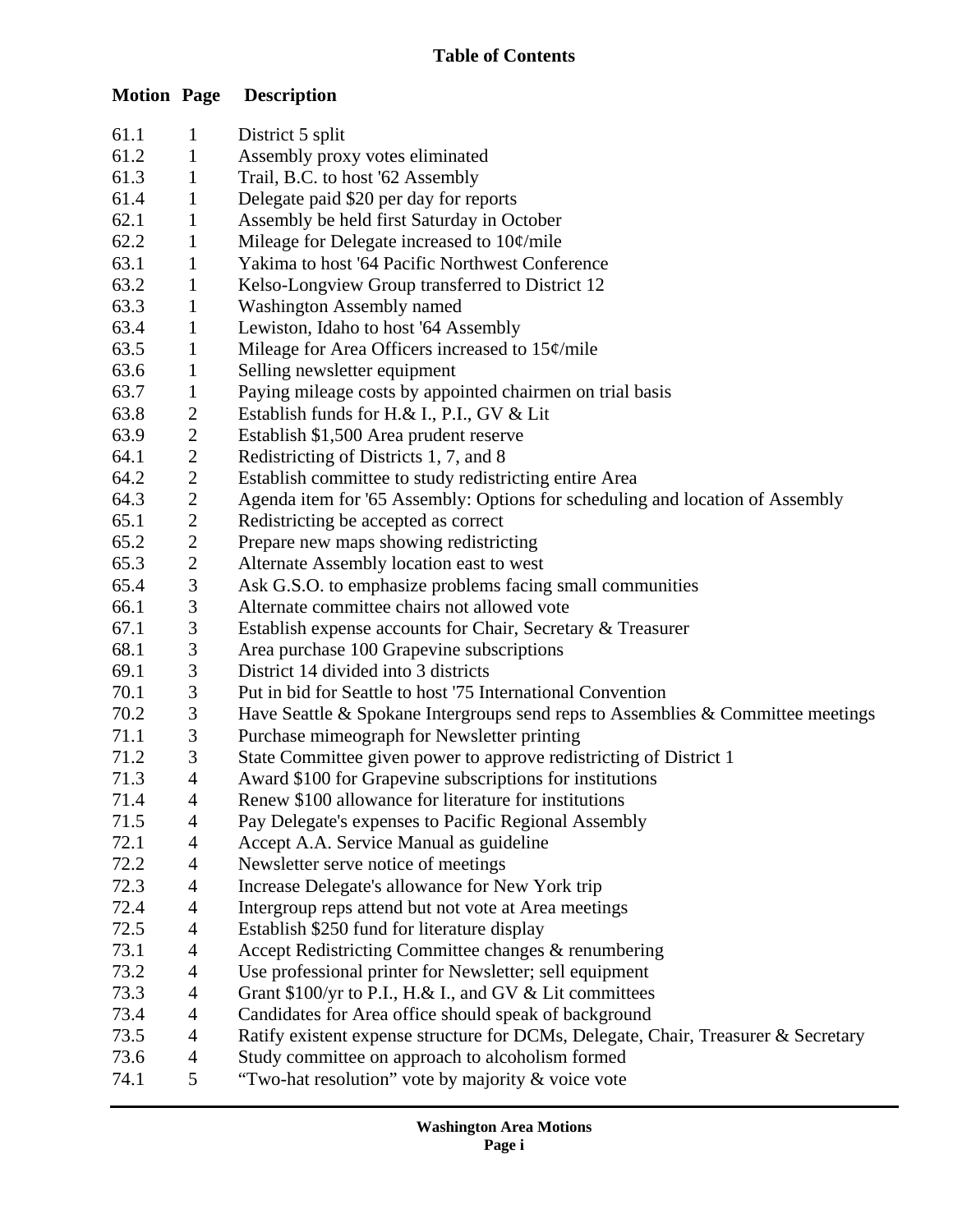## **Table of Contents**

## **Motion Page Description**

| 74.2      | 5                | Ratify redistricting of Districts 1A, 4A, 8A, 10A, 14A, 14B, 14C                     |  |
|-----------|------------------|--------------------------------------------------------------------------------------|--|
| 74.3      | 5                | Accept committee recommendations on relations with outside agencies                  |  |
| 75.1      | 5                | Vote by polling of DCMs                                                              |  |
| 75.2      | 5                | Delegate's expenses for Assembly, quarterlies, Pacific Region Assembly, General      |  |
|           |                  | Service Conference, and trips to report to groups                                    |  |
| 75.3      | 5                | Send Delegate to Pacific Northwest Conference; vote year before for World Conference |  |
| 75.4      | 5                | Disapprove sale of outside literature at 40th International Conference               |  |
| 75.5      | 5                | Support Seattle Intergroup bid to host 1980 International Conference                 |  |
| 75.6      | 5                | Disapprove of non-AA related activities/sales at Denver conference                   |  |
| 75.7      | 5                | Pay mileage costs by appointed chairs/co-chairs at same rate as elected officers     |  |
| 75.8      | 6                | Pay expenses for six officers for 1976; pay travel for others                        |  |
| 75.9      | 6                | Assembly host committees engage local rather than "imported" speakers; keep costs    |  |
| low       |                  |                                                                                      |  |
| 75.10     | 6                | Reestablish Traditions Committee at G.S.O.                                           |  |
| 75.11     | 6                | Increase H.& I. allotment to \$750                                                   |  |
| 75.12     | 6                | Extend business meeting into Sunday on election years                                |  |
| 76.1      | 6                | Accept nominations from floor for this election                                      |  |
| 76.2      | 6                | Get group conscience on creation of Washington Area history file.                    |  |
| 76.3      | 6                | Use Newsletter for more business                                                     |  |
| 76.4      | 6                | Districts bidding for Assembly make tentative reservations before bid                |  |
| 76.5      | $\overline{7}$   | Pay actual expenses for Alt. Del., Chair, Alt. Chair, Treasurer, Alt. Treas., and    |  |
| Secretary |                  |                                                                                      |  |
| 76.6      | 7                | Expense reports for elected $\&$ appointed officers to be in Newsletter              |  |
| 76.7      | 7                | New resolutions be studied in committee prior to Assembly approval                   |  |
| 76.8      | $\boldsymbol{7}$ | Committee co-chairs & Newsletter editor be paid actual expenses                      |  |
| 76.9      | $\tau$           | Voting be conducted by polling DCMs                                                  |  |
| 76.10     | $\boldsymbol{7}$ | Appoint one Newsletter editor                                                        |  |
| 77.1      | $\boldsymbol{7}$ | Fund Grapevine subs. for hospitals and institutions; reduce H.& I. committee funding |  |
| 77.2      | $\tau$           | Increase Assembly seed money to \$500                                                |  |
| 77.3      | $\tau$           | Assembly speakers can be imported from out of the Area                               |  |
| 77.4      | $\boldsymbol{7}$ | Explanations accompany proposed resolutions                                          |  |
| 77.5      | $\tau$           | Move Goldendale from District 7 to 6                                                 |  |
| 77.6      | $8\,$            | Form separate Hospital & Treatment and Correctional facilities committees            |  |
| 77.7      | 8                | Would support '78 Pacific Forum                                                      |  |
| 77.8      | $8\,$            | Appoint Archivist; establish duties                                                  |  |
| 77.9      | 8                | Store Archives in a repository                                                       |  |
| 77.10     | 8                | Allocate \$300 for Archivist's budget                                                |  |
| 77.11     | 8                | Printed resolutions appear in September Newsletter                                   |  |
| 77.12     | 8                | Naming of Correctional Facility & Treatment Facility Committees                      |  |
| 77.13     | 8                | Close H.& I. fund; provide \$500 for Corrections and \$500 for Treatment Facility    |  |
|           |                  | committee                                                                            |  |
| 77.14     | 8                | <b>Establish GSR Sharing Session at Assembly</b>                                     |  |
| 77.15     | 8                | Appoint and fund chairs and co-chairs for Treatment and Corrections committees       |  |
| 77.16     | 8                | Pay Delegate's expenses to Regional Forum in '78                                     |  |
| 78.1      | 8                | Resolutions voted on by groups not be discussed on floor at Assembly                 |  |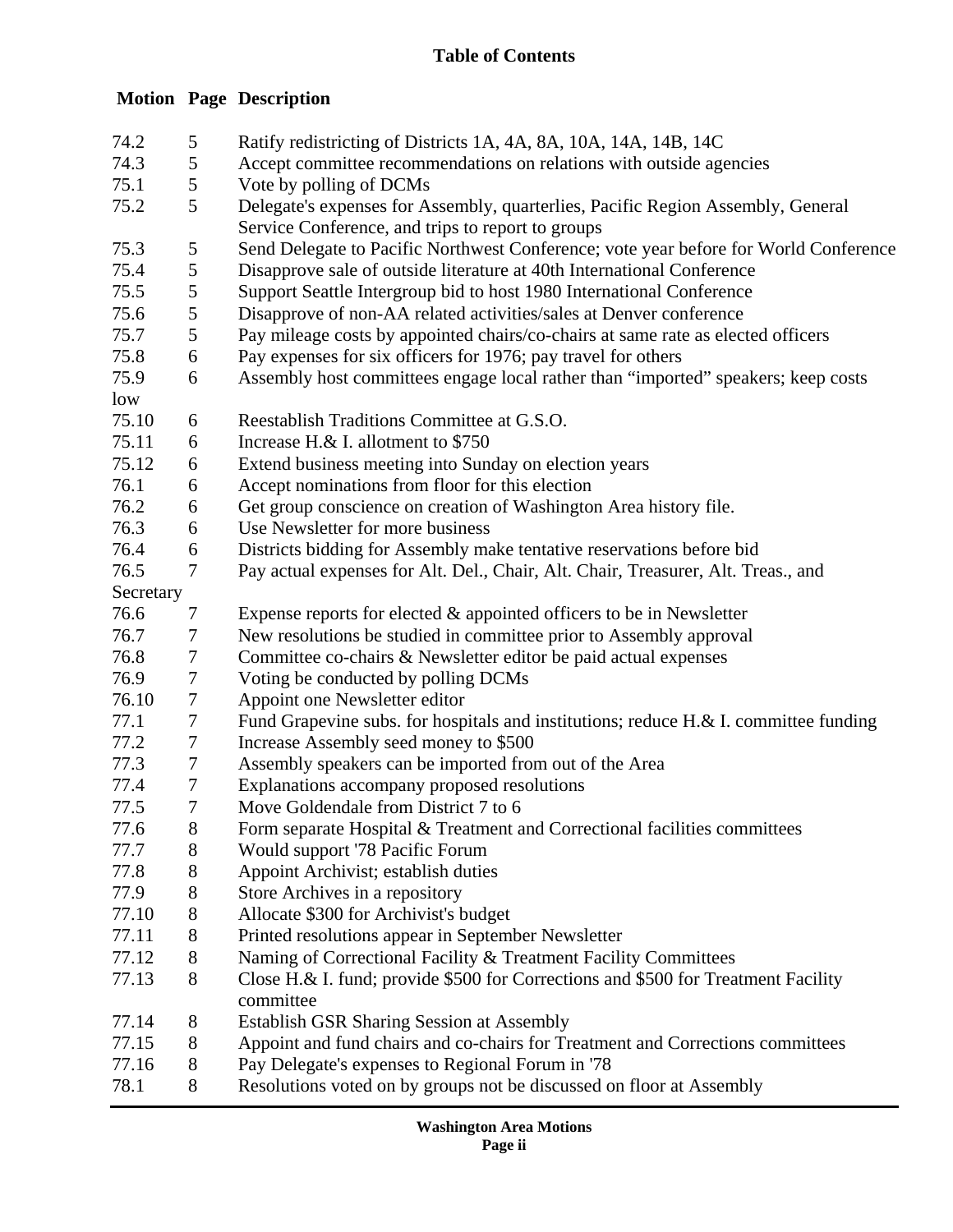## **Table of Contents**

## **Motion Page Description**

| 78.2    | 9  | Change Area prudent reserve date to July 1                                          |  |
|---------|----|-------------------------------------------------------------------------------------|--|
| 78.3    | 9  | Treasury surplus be combined with Treasury as working capital until prudent reserve |  |
| date    |    |                                                                                     |  |
| 78.4    | 9  | Establish new District 25 from old District 3                                       |  |
| 78.5    | 9  | Fund Archivist only to Assembly, with written reports only for quarterlies          |  |
| 78.6    | 9  | Fund Archivist to Area Committee meetings                                           |  |
| 78.7    | 9  | Extend District 7 to Pacific Ocean                                                  |  |
| 78.8    | 9  | Year-end financial report to appear in Newsletter prior to Assembly                 |  |
| 78.9    | 9  | Increase Correctional literature budget to \$1,000                                  |  |
| 78.10   | 9  | Gives Grapevine distribution responsibility to GV & Literature Chairpersons         |  |
| 79.1    | 9  | Revokes Resolution 78.1.                                                            |  |
| 79.2    | 9  | Endorses greater need for Grapevine subscriptions                                   |  |
| 79.3    | 9  | Sends Delegate to 1980 International Convention                                     |  |
| 80.1    | 9  | Pay Assembly room rent from Area Treasury                                           |  |
| 80.2    | 10 | Raise Area prudent reserve to \$3,000                                               |  |
| 80.3    | 10 | Pay Delegate's expenses to Pacific Regional Forum when held in Pacific Region       |  |
| 80.4    | 10 | Increase Correctional literature fund to \$1,000                                    |  |
| 80.5    | 10 | Creates new District 26                                                             |  |
| 80.6    | 10 | Grants \$700 budget to GV & Literature Chair for Assembly literature supply         |  |
| 80.7    | 10 | Creates new District 27                                                             |  |
| 81.1    | 10 | Creates new District 28                                                             |  |
| 81.2    | 10 | Creates new District 29                                                             |  |
| 81.3    | 10 | Districts to bid for Assembly hosting 2 years in advance                            |  |
| 814     | 10 | Approves GV & Literature Chairs job description                                     |  |
| 82.1    | 10 | Area Secretary become an elected position                                           |  |
| 82.2    | 10 | Grants \$250 expense money to Delegate for General Service Conference               |  |
| 82.3    | 10 | Finance chair's functions given to Alternate Treasurer                              |  |
| 82.4    | 10 | Area lease 2 copies of A.A., An Inside View                                         |  |
| 82.5    | 11 | Okanogan groups change to District 5                                                |  |
| 82.6    | 11 | Sub-committee formed to prepare explanation of functions/procedures of quarterlies  |  |
| 82.7    | 11 | Increase P.I. committee funding to \$500                                            |  |
| 82.8    | 11 | Only Assembly can change previous Assembly action                                   |  |
| 82.9    | 11 | Motions be written in plain and simple language                                     |  |
| 82.10   | 11 | Excess prudent reserve funds be distributed Nov. 1, '82 (this year only)            |  |
| 82.11   | 11 | Host district to ensure there is adequate room for Assembly business at Treasury    |  |
| expense |    |                                                                                     |  |
| 82.12   | 11 | Amends Corrections chairs' job descriptions                                         |  |
| 82.13   | 11 | Pays Chairperson's expenses to Pacific Northwest Conference in '83                  |  |
| 82.14   | 11 | Rescinds Motion 80.1 at 4/3/82 Quarterly                                            |  |
| 83.1    | 11 | Standing Committee chairs to be reimbursed for quarterlies                          |  |
| 83.2    | 11 | Assembly not to fund Delegate's expenses to Pacific Northwest Conference            |  |
| 83.3    | 11 | Amends Hospital & Treatment committee chairs' job descriptions                      |  |
| 83.4    | 11 | Allocates \$50/year for standing committee communications                           |  |
| 83.5    | 12 | Approves 83-84 Archivist budget                                                     |  |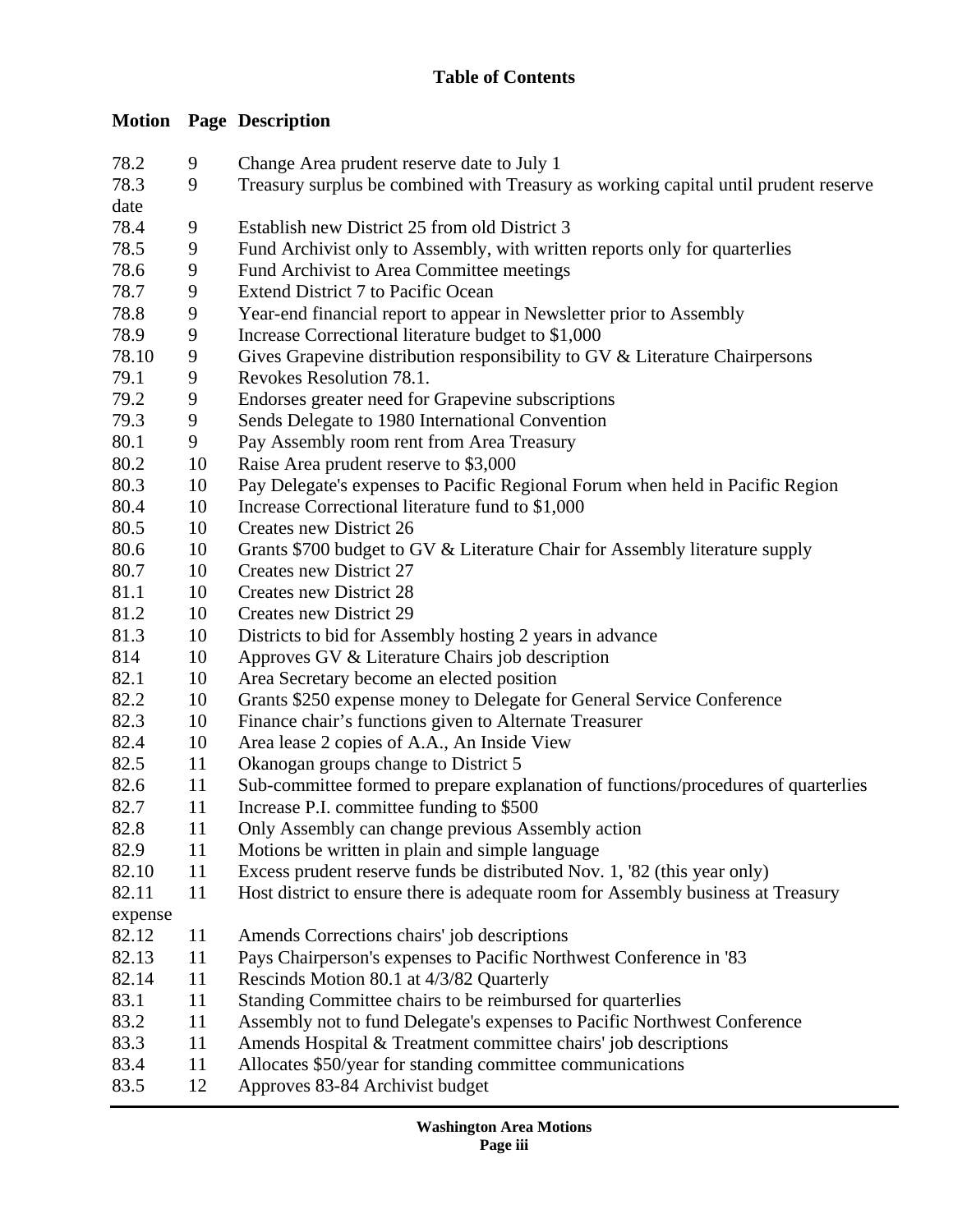## **Motion Page Description**

| 83.6  | 12 | Changes time to 11 AM for GSR Sharing Session                                      |
|-------|----|------------------------------------------------------------------------------------|
| 83.7  | 12 | Publish Assembly schedule in Newsletter                                            |
| 83.8  | 12 | Allocate \$50 for Pacific Region Forum publicity                                   |
| 83.9  | 12 | Appoint an Assembly "streamline" study committee                                   |
| 84.1  | 12 | Return to appointing Area Secretary                                                |
| 84.2  | 12 | Fund Delegate to '85 International Convention                                      |
| 84.3  | 12 | Appoint Editor and committee for Area history                                      |
| 84.4  | 12 | Establish a Third Legacy Committee                                                 |
| 84.5  | 12 | Establish annual fund of \$500 for Archives                                        |
| 84.1A | 12 | Submit business for Assembly through quarterlies                                   |
| 84.2A | 12 | Suggest buffet dinners on election years                                           |
| 85.1  | 12 | Increase Corrections literature fund to \$1,250, and Grapevine subscriptions to 40 |
| 85.2  | 12 | Supports Seattle Intergroup's bid for '90 International Convention                 |
| 85.3  | 12 | Accepts Area History Committee proposal                                            |
| 85.4  | 13 | Raise Area working reserve to \$5,000                                              |
| 86.1  | 13 | Rescinds motion 84.4 (Third Legacy Committee)                                      |
| 86.2  | 13 | Changes prudent reserve date to Nov. 1                                             |
| 86.3  | 13 | Increases communications line to \$100                                             |
| 86.4  | 13 | Increased GV & Literature committee budget to \$1,000                              |
| 87.1  | 13 | Communications expenses paid for some Alternate officers                           |
| 87.2  | 13 | Canadian Flag to be displayed with U.S. Flag at Assemblies                         |
| 87.3  | 13 | Redistricts District 25 to include northwest corner of Montana                     |
| 87.4  | 13 | Increase Assembly seed money for Host Committee to \$1,000                         |
| 87.5  | 13 | Additional one-time \$500 allocated to Grapevine and Literature East & West        |
| 88.1  | 13 | Newly elected officers be reimbursed                                               |
| 88.2  | 13 | Archives advisory board appointed                                                  |
| 88.3  | 13 | Area appointed chairpersons communication expenses reimbursed separately           |
| 88.4  | 13 | Assembly bidding process changed to three years away                               |
| 88.5  | 13 | Committee to study splitting Washington Area                                       |
| 88.6  | 14 | No smoking at 1989 Assembly                                                        |
| 88.7  | 14 | Area Delegate to request production of videotape of Big Book and 12x12             |
| 88.8  | 14 | Area Treasurer study group on tax-exempt status of Washington Area                 |
| 88.9  | 14 | Cooperation with Professional Community Committee established                      |
| 88.10 | 14 | Creates new District 19                                                            |
| 89.1  | 14 | Archives Advisory Board Policy and implementation                                  |
| 89.2  | 14 | Archives Quarterlies authorized and Archivist's travel funded                      |
| 89.3  | 14 | Assembly to be non-smoking every year                                              |
| 89.4  | 14 | Delegate funded to 1990 International Convention                                   |
| 89.5  | 14 | Mileage increased to Current IRS rate                                              |
| 89.6  | 14 | Split Committee mileage authorized                                                 |
| 90.1  | 14 | Seed money for districts hosting Area Quarterly meetings                           |
| 90.2  | 15 | Assembly registration fee authorized                                               |
| 90.3  | 15 | GV & Literature funding increased                                                  |
| 90.4  | 15 | Treatment Facilities and Corrections funding increased by 10%                      |
| 90.5  | 15 | Archives to investigate possibility of microfiching materials                      |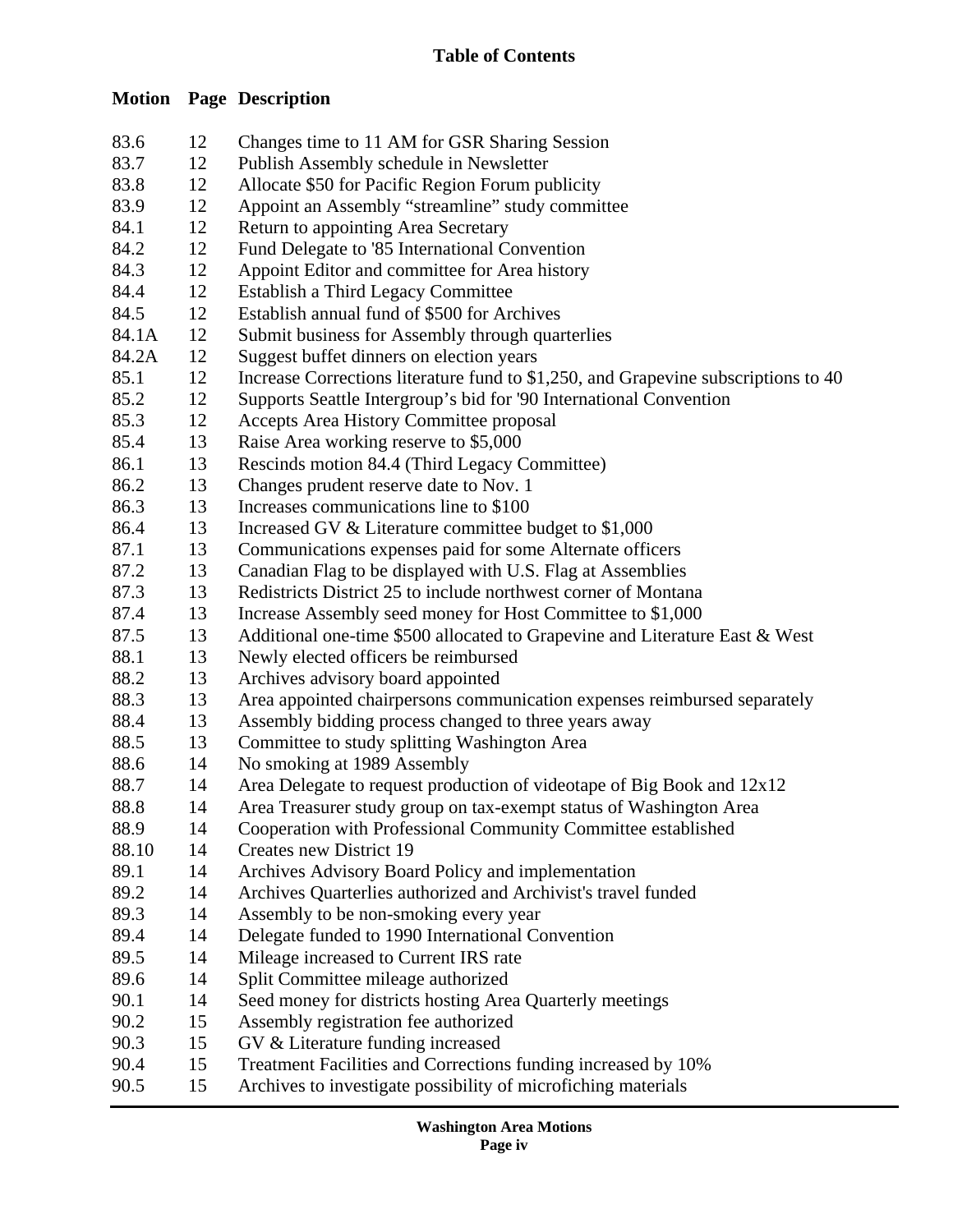## **Motion Page Description**

| 90.6               | 15  | Authorization to purchase computers for Newsletter Editor and Area Treasurer |
|--------------------|-----|------------------------------------------------------------------------------|
| 90.7               | 15  | Fact finding committee reports to be presented without editing               |
| 90.8C              | 15  | Creation of new Districts 30 through 43                                      |
| 91.1               | 15  | Creation of new Districts 44 and 45                                          |
| 91.2               | 15  | Authorization and funding of Area Archives repository                        |
| 91.3               | 15  | Formation of Regional Assemblies (Pre-Conference Assemblies)                 |
| 91.4               | 16  | Corrections "Bridging the Gap" communications funded                         |
| 92.1               | 16  | Formation of new District 37 and new Districts 46 through 51                 |
| 92.2               | 16  | Delegate's travel expense to Pre-Conference Assemblies paid                  |
| 92.3               | 16  | Working reserve to be 10% of three-year average expenditures budget          |
| 92.4               | 16  | Corrections credit line raised to \$2,000 each side of Area                  |
| 92.5               | 16  | Grapevine & Literature Workshops recognized; mileage paid                    |
| 92.6               | 16  | Treasurer/Alt. Treasurer requalifications (1992 Assembly only)               |
| 92.7               | 16  | Change in Third Legacy availability declaration process (1992 Assembly only) |
| 93.1               | 16  | Public Service Announcement tag lines                                        |
| 93.2               | 17  | Application for new Delegate Area                                            |
| 93.3               | 17  | Delegate expense contribution to G.S.O.                                      |
| 93.4               | 17  | 1995 P.R.A.A.S.A. seed money loan.                                           |
| 94.1               | 17  | Position of Area Registrar authorized and funded.                            |
| 94.2               | 17  | Assembly host committees can delete dinners on non-election years.           |
| 94.3               | 17  | Reapplication for New Delegate Area.                                         |
| 95.1               | 17  | Equal distribution of Area Treasury to Delegate Areas 72 and 92.             |
| 95.2               | 17  | Computer systems divided equally between Delegate Areas 72 and 92.           |
| 95.3               | 17  | Funding for dual Area Secretaries 1995 July Quarterly and Area Assembly.     |
| 95.4               | 17  | Funding of 1995 East and West Transition Committees.                         |
| $\cap$ $\in$ $\in$ | 1 O | $D_{\text{ex}}$ between of close time of American $72$ and $02$              |

95.5 18 Resolution of close ties of Areas 72 and 92.

Index 19 Index to Area Motions

NOTE: The descriptions noted in the contents for each motion/resolution are intended only as an abbreviated guide to each motion's contents. Please see the motions themselves for complete wording and meaning

\* Applies only to Western Washington Area 72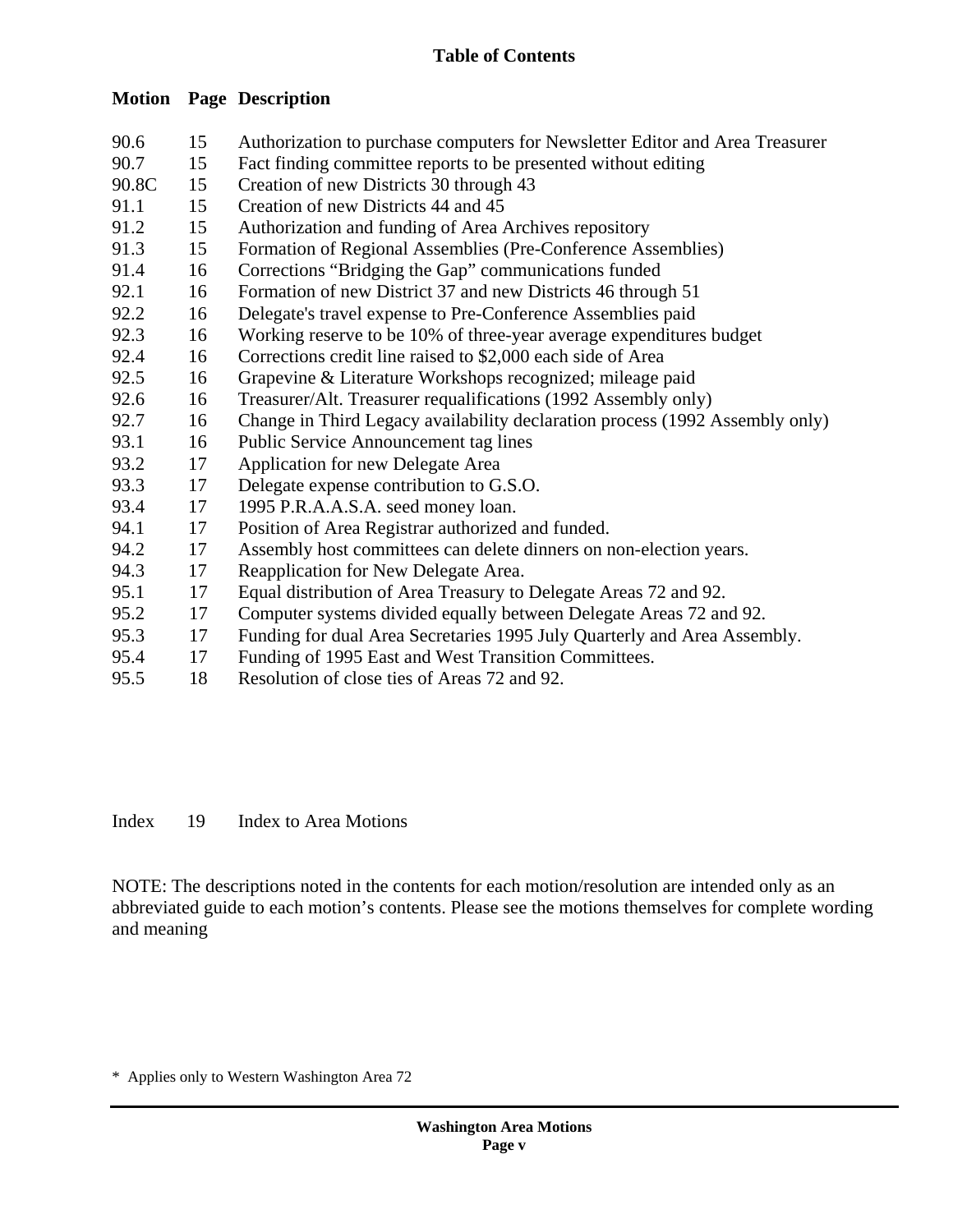| 1961 | <b>Vancouver, Washington</b>                                                                                                                                                                                                                                                                                                                                             |  |
|------|--------------------------------------------------------------------------------------------------------------------------------------------------------------------------------------------------------------------------------------------------------------------------------------------------------------------------------------------------------------------------|--|
| 61.1 | A motion was made and passed unanimously that District 5 be split into Districts 5 and 13.                                                                                                                                                                                                                                                                               |  |
| 61.2 | A motion was made and seconded that effective with the opening of the next State Assembly<br>(1962) all groups be required to be represented in the Assembly in order to be able to vote, thus<br>eliminating all proxies. Motion was amended to permit institutional groups to exercise one vote<br>each, by proxy. The amended motion was carried by a 70 to 6 vote.   |  |
| 61.3 | A motion was made and passed that Trail, B.C. host the next State Assembly.                                                                                                                                                                                                                                                                                              |  |
| 61.4 | A motion was made and carried unanimously that the state delegate be paid S20.00 per day, in<br>lieu of salary for a period not to exceed 10 days, for the purpose of making required reports to<br>groups.                                                                                                                                                              |  |
| 1962 | Trail, B.C.                                                                                                                                                                                                                                                                                                                                                              |  |
| 62.1 | Motion made and passed unanimously that the State Assembly be held the first Saturday in<br>October.                                                                                                                                                                                                                                                                     |  |
| 62.2 | Motion made and carried unanimously that the mileage for the new State Delegate be increased<br>from $7¢$ to $10¢$ a mile, effective immediately.                                                                                                                                                                                                                        |  |
| 1963 | <b>Bellingham, Washington</b>                                                                                                                                                                                                                                                                                                                                            |  |
| 63.1 | Motion made and passed that Yakima, Washington be the site for the 1964 Pacific Northwest<br>Conference. A second motion was made and passed that a permanent committee of six composed<br>of two representatives from Washington; two from Oregon and two from British Columbia, with<br>the two from Washington being the Delegate and Chairman (or their alternates). |  |
| 63.2 | Motion that the Kelso Longview Group be transferred from District 4 to District 12 (Vancouver,<br>Washington area) because of geographical location. Motion passed unanimously.                                                                                                                                                                                          |  |
| 63.3 | Motion made and passed that the "name" of the October Assembly be henceforth "Washington"<br>Assembly of A.A."                                                                                                                                                                                                                                                           |  |
| 63.4 | Motion made and passed to hold the 1964 Washington Assembly of A.A. in Lewiston, Idaho.                                                                                                                                                                                                                                                                                  |  |
|      | 63.5 A motion was made and passed to increase mileage for funded Area Officers to 1 $5¢$ per mile.                                                                                                                                                                                                                                                                       |  |
| 63.6 | A motion was made and passed to sell Newsletter equipment to Dorothy L. for \$100.00.                                                                                                                                                                                                                                                                                    |  |
| 63.7 | A motion was made and passed to pay the mileage costs incurred by the appointed chairmen<br>(H.& I., P.I., GV. & Lit., Finance and Newsletter) to three Committee Member meetings and one<br>Area Assembly each year at the same rate approved for the elected officers, on a trial basis of<br>one year.                                                                |  |
|      |                                                                                                                                                                                                                                                                                                                                                                          |  |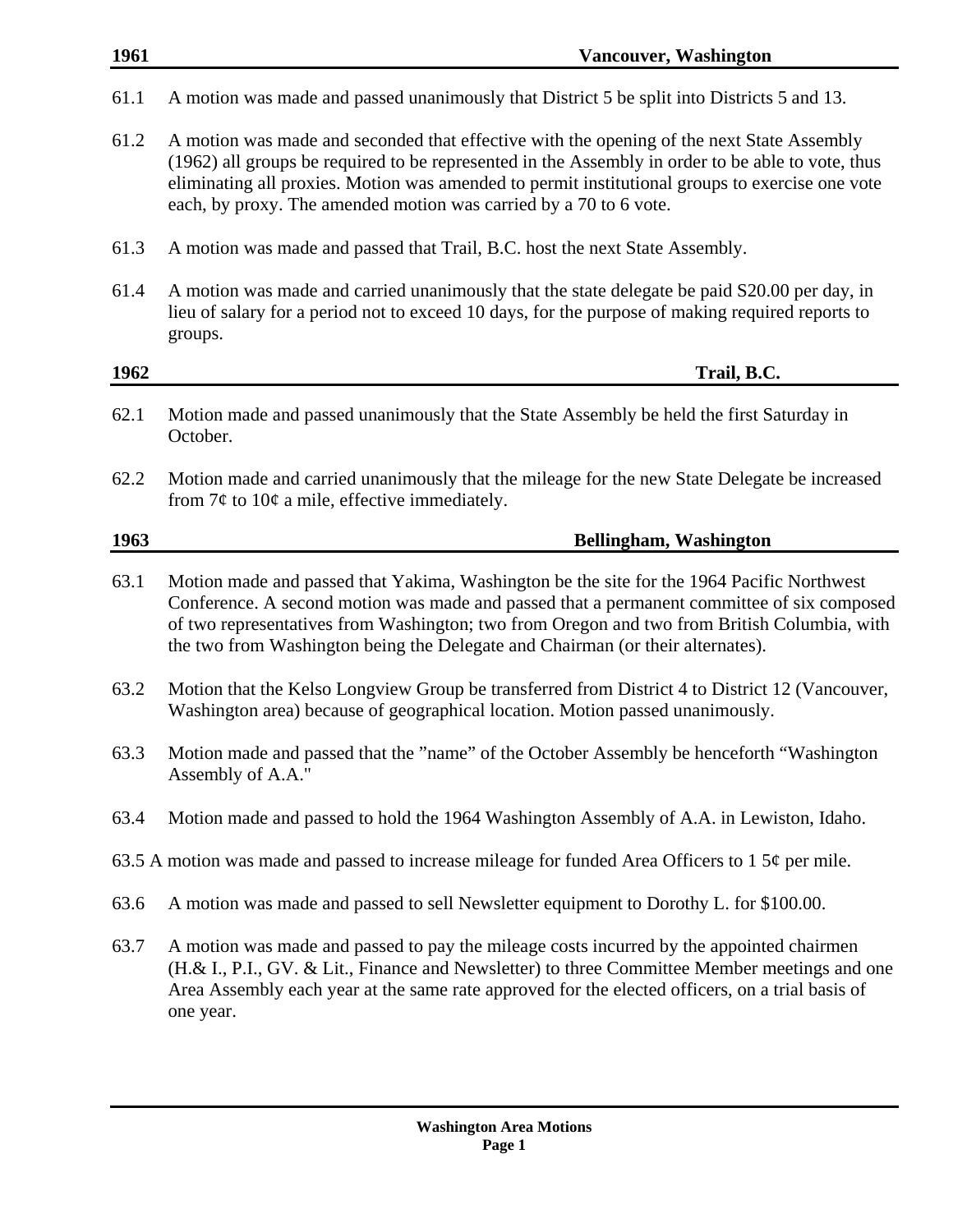- 63.8 A motion was made and passed to establish a fund, not to exceed \$500.00 each to further Hospitals and institutions, Public Information, Grapevine and Literature programs throughout the Washington Area. This fund would be used exclusively for A.A. materials and would be the responsibility of the H.& I., P.I., and GV & Literature Chairman and co-chairman, to fill the needs of any local programs that are communicated to them.
- 63.9 A motion was made and passed to leave a prudent reserve of \$1,500.00 in the Washington Area Treasury as of January 1 of each year. After all allocated funds have been properly dispersed, if any moneys over \$1,500.00 remain as of January 1, said moneys will be sent to New York G.S.O.

| 1964 | Lewiston, Idaho |
|------|-----------------|
|      |                 |

- 64.1 Motion made and passed redistricting a portion of Seattle:
	- 1. District No. 1 will be divided into three subdivisions-
		- 1-A. The area around Trail, B.C.
		- 1B. The greater Spokane area.
		- 1-C. The area around Lewiston, Idaho with a committeeman for each subdivision who shall have equal status with the other District Committeemen.
	- 2. Districts No. 7 and No. 8 will be redistricted into new district areas comprising Nos. 7, 8 and a brand new
		- No. 14, as follows:
		- 2-A. Groups meeting north of the Ballard Ship Canal in Seattle proper will remain in District 7.
		- 2-B. Groups meeting south of the Ballard Ship Canal to Jackson Street in Seattle proper will remain in District 8.
		- 2-C. Other groups located east and north of these areas, generally speaking along the borders of Lake Washington to the north and east of same are to be in the new District 14.
- 64.2 Motion made and passed that the new State Officers appoint a Special Committee to consist of a chairman and four members-two east and two west-to make a complete study of redistricting the entire Washington Area . . . to be presented to the 1965 State Assembly.
- 64.3 Motion made and passed that the following be placed on the agenda for the 1965 Assembly:
	- a) should the annual State Assembly continue to be alternated from east to west?\*
	- b) should it be held two successive years on each side of the state?
	- c) should it be open to the entire Washington area each year?

## **1965 Everett, Washington**

- 65.1 Motion made and passed that the redistricting be accepted as correct and become effective January 1, 1966.
- 65.2 Motion passed to prepare new maps showing the redistricting.
- 65.3 Motion made to continue alternating the location of the Assembly from east to west\*.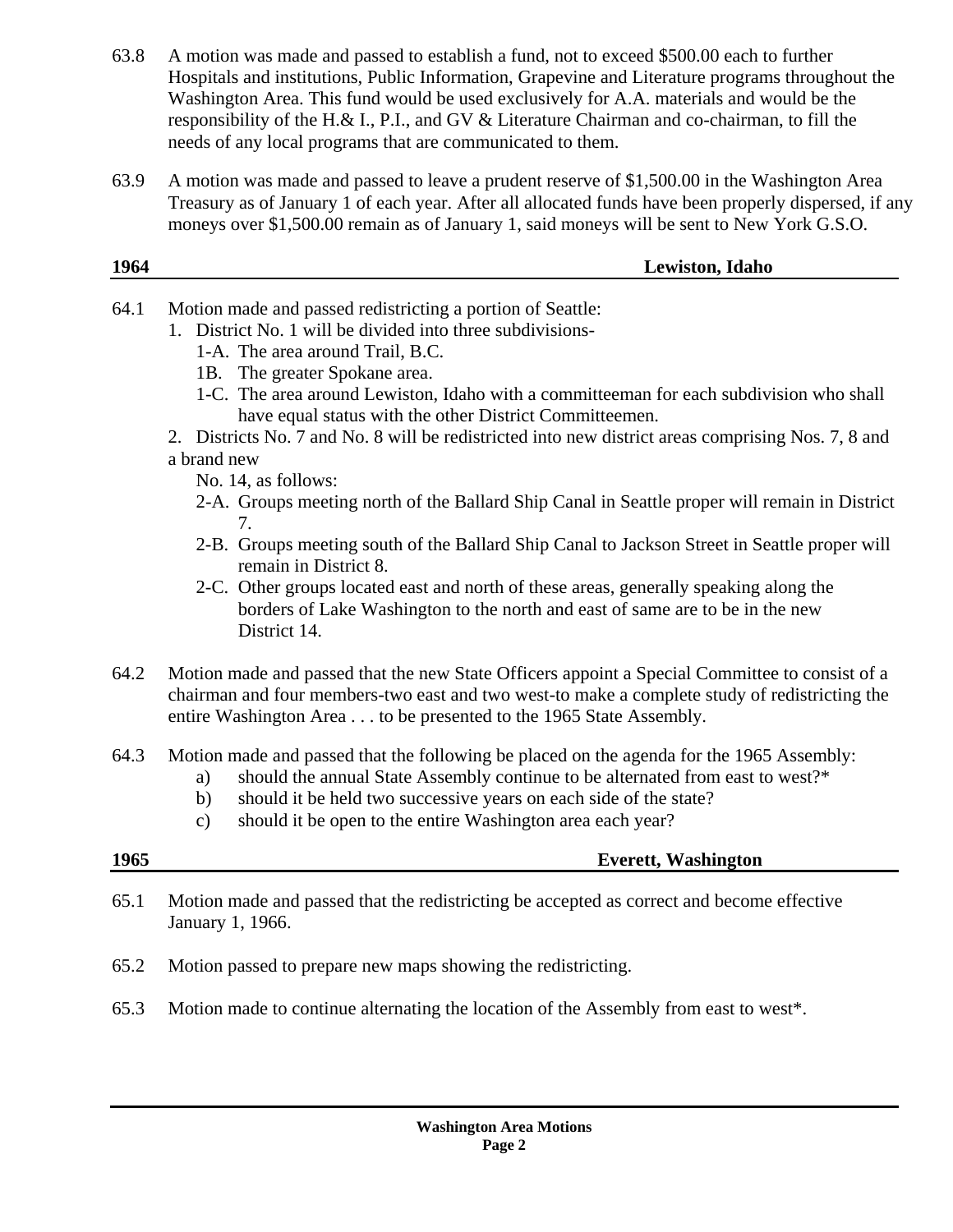65.4 A resolution was submitted and approved as follows: "We the members of the 1965 Washington State Assembly, being acutely aware of the lack of emphasis on the problems of small communities earnestly request that the National Headquarters institute proceedings for the development and preparation of information and literature specifically directed to the small community. It is further hoped that the National Headquarters will suggest to all state and regional assemblies and conferences that special workshops be conducted pertinent to the problems of the small community."

| 1966 | <b>Wenatchee, Washington</b>                                                                                                                                                                                                                                                                                                                                                                                                                                                                                                                                                                                                              |  |
|------|-------------------------------------------------------------------------------------------------------------------------------------------------------------------------------------------------------------------------------------------------------------------------------------------------------------------------------------------------------------------------------------------------------------------------------------------------------------------------------------------------------------------------------------------------------------------------------------------------------------------------------------------|--|
| 66.1 | Motion made, seconded and passed that Alternate Committeemen will not be awarded a vote in<br>the State Assembly.                                                                                                                                                                                                                                                                                                                                                                                                                                                                                                                         |  |
| 1967 | <b>Bellingham, Washington</b>                                                                                                                                                                                                                                                                                                                                                                                                                                                                                                                                                                                                             |  |
| 67.1 | Motion made and passed that S10.00 a day, with a maximum of \$50.00 annually and $5¢$ per mile<br>be paid to the State Chairman, State Secretary and State Treasurer for expenses effective<br>immediately.                                                                                                                                                                                                                                                                                                                                                                                                                               |  |
| 1968 | Trail, B.C.                                                                                                                                                                                                                                                                                                                                                                                                                                                                                                                                                                                                                               |  |
| 68.1 | A motion was made and passed unanimously that the Washington Area Assembly subscribe to<br>100 subscriptions of the Grapevine to be distributed to hospitals and institutions.                                                                                                                                                                                                                                                                                                                                                                                                                                                            |  |
| 1969 | <b>Tacoma, Washington</b>                                                                                                                                                                                                                                                                                                                                                                                                                                                                                                                                                                                                                 |  |
| 69.1 | Motion made and passed that District 14 be divided into three districts, henceforth to be known<br>as District 14A, 14B, and 14C.                                                                                                                                                                                                                                                                                                                                                                                                                                                                                                         |  |
| 1970 | <b>Spokane, Washington</b>                                                                                                                                                                                                                                                                                                                                                                                                                                                                                                                                                                                                                |  |
| 70.1 | Motion made and passed that the Washington Area Assembly of A A. approve that we put in a<br>bid for Seattle to be the Host City of the 1975 International 40th Anniversary A.A. Convention.                                                                                                                                                                                                                                                                                                                                                                                                                                              |  |
| 70.2 | Motion made "in order to carry the A.A. message more effectively the Intergroup Association of<br>Spokane and Seattle send a representative to all State Assemblies and State Committee Meetings.<br>This will be a two-year term, a representative being allowed one vote. After discussion, an<br>amended motion was voted on and passed: "in order to carry the A.A. message more effectively<br>any Intergroup in the Washington Assembly may send a representative to all State Assemblies<br>and State Committee Meetings. This will be on a trial basis beginning January 1, 1971 for a two-<br>year term being allowed one vote." |  |
| 1971 | <b>Vancouver, Washington</b>                                                                                                                                                                                                                                                                                                                                                                                                                                                                                                                                                                                                              |  |
| 71.1 | A motion was made and passed to purchase one used mimeograph machine for the Newsletter<br>printing.                                                                                                                                                                                                                                                                                                                                                                                                                                                                                                                                      |  |
| 71.2 | A motion was made and passed that the State Committee be given the power to approve the<br>redistricting of District 1. This was given on a one instance basis so the new committee member<br>could be seated at the 1972 Assembly.                                                                                                                                                                                                                                                                                                                                                                                                       |  |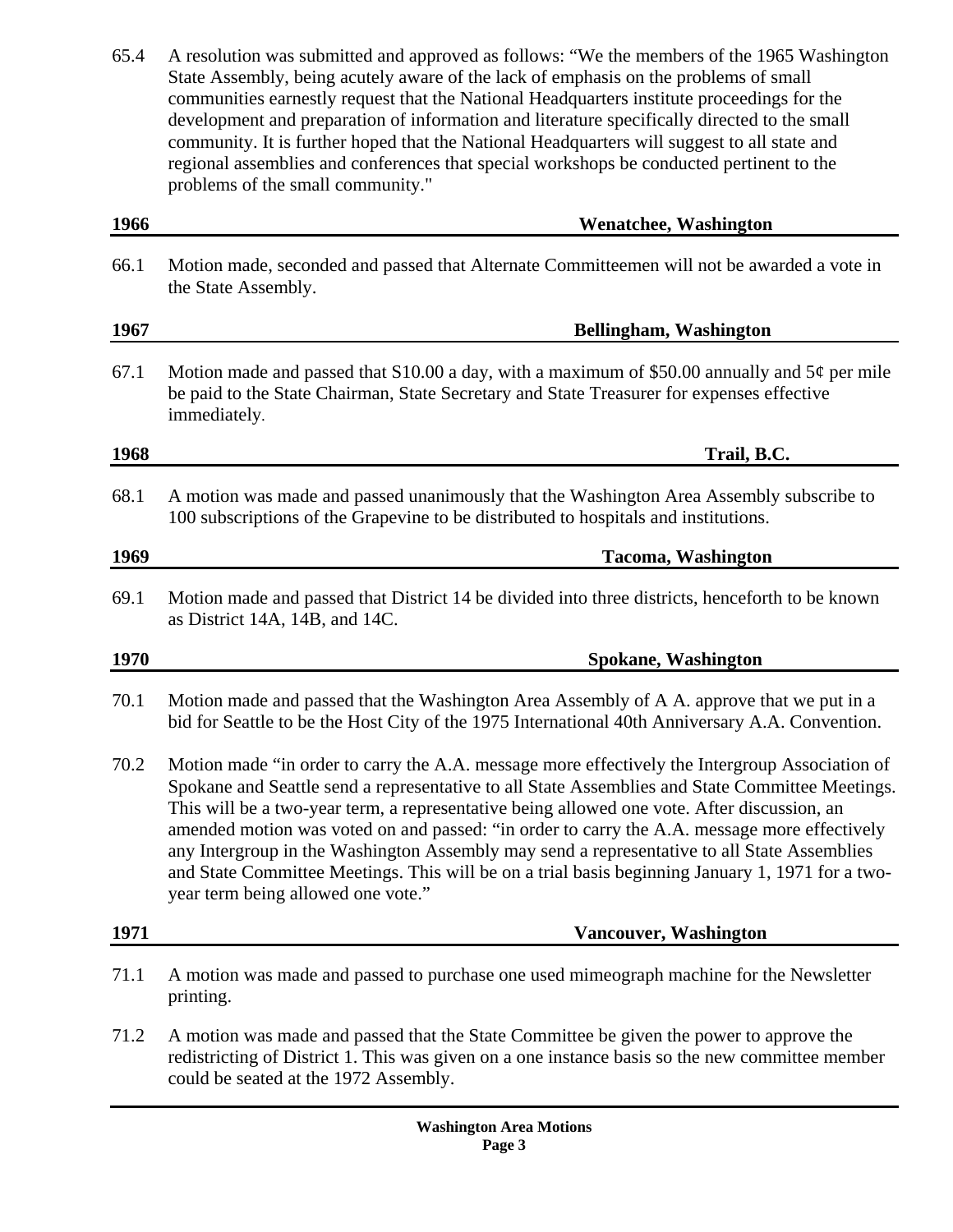- 71.3 A motion was made and passed to award \$100 for the purchase of Grapevine subscriptions to be sent to institutions.
- 71.4 A motion was made and passed to renew the \$100 to purchase literature for the various institutions.
- 71.5 A motion was made and passed to pay the Delegate's expenses to the Pacific Regional Assembly.

| 1972 | Washington<br>Pasco, |
|------|----------------------|
|      |                      |

- 72.1 A motion was made and approved that the Washington Area Assembly accept the A.A. Service Manual as a guideline.
- 72.2 A motion was made and approved that the Newsletter serve as notices for meetings and that the Secretary notify the Committee Members individually for the Committee Meetings.
- 72.3 A motion was made and passed to increase the amount d funds given to the Delegate for the New York trip by \$100.
- 72.4 A motion was made and passed that the Intergroup Representatives continue to attend the Committee Meetings and Assemblies, but that they do not have the power to vote.
- 72.5 A motion was made and passed to establish a funding amount of \$250 to purchase literature for display, this fund to be self-sustaining.

| 1973 | Olympia, Washington |
|------|---------------------|
|      |                     |

- 73.1 A motion was made and passed to accept ratified changes as submitted to Redistricting Committee and to proceed with numerical numbering of Districts.
- 73.2 A motion was made and passed to continue to employ the professional printer for Newsletter and to dispose of present equipment in following our traditions of not owning property.
- 73.3 A motion was made and passed to grant \$100 per year to the Public Information, Hospitals  $\&$ Institutions and Grapevine and Literature Committees for advancement of their committee work.
- 73.4 A motion as made and passed that part of desiring yourself available for service office is to agree to speak briefly of yourself and A.A. experience.
- 73.5 A motion was made and passed to ratify existent expense structure for attendance of District Committee Member meetings and Area Assemblies. Area Delegate is to be paid all necessary expenses (this also includes the Delegate's reports following New York Conference) Area Chairman, Area Treasurer and Area Secretary to be pad 10¢ a mile, incidental supplies, food and lodging.
- 73.6 A motion was made and seconded that the subject on approach to field of alcoholism be relegated to a committee (appointed by Area Chairman) to investigate and examine this issue and present it as top priority item at the next Assembly.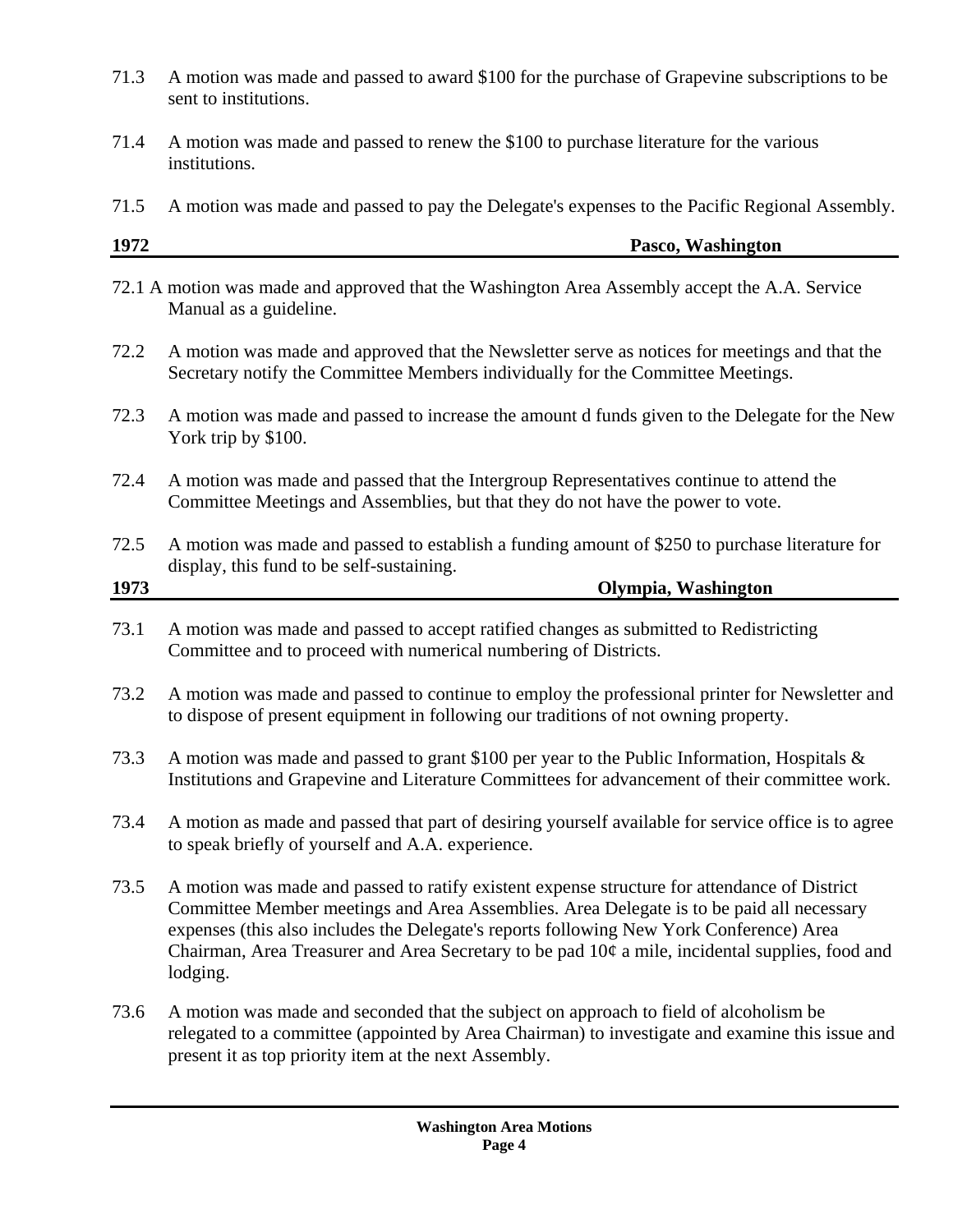- 74.1 A motion was made and passed that the two-hat resolution vote be by majority and voice vote. The resolution was read, vote was taken and the resolution was not accepted by the Assembly.
- 74.2 A motion was made and passed to ratify redistricting changes effective January 1, 1975 as follows: District 1A will be 19; District 4A will be 20; District 8A will be 21; District 10A will be 22; District 14A will be 14; District 14B will be 18, District 14C will be 16.
- 74.3 A motion was made and passed that we accept the recommendations of the committee regarding relations with outside agencies, that being no area-wide committee is called for at this time and the primary responsibility for relating effectively with outside agencies should be handled locally through existing A.A. structures. Informational workshops on relating effectively and within the Traditions should be held, and A.A. literature on the subject of relating with outside agencies should be utilized.

## **1975 Ocean Shores, Washington**

- 75.1 A motion was made and passed that all voting except for the election of officers brought before the Assembly be polled by District Committee Members from their GSRs attending the Assembly, and the total be submitted by the District Committee Member to the Assembly.
- 75.2 A resolution was made and passed that the Delegate's expenses be paid for the Area Assembly, three Area Committee Meetings, Pacific Region Service Assembly, the General Service Conference at G.S.O. in April, and all trips required to report on the General Service Conference.
- 75.3 A motion was made and passed that we fund the Delegate to the Pacific Northwest Conference and to vote the year before on sending the Delegate to the World Conference in lieu of the Pacific Northwest Conference.
- 75.4 A motion was made and passed that the Washington Area Assembly voice its disapproval of G.S.O. at the 40th International Conference in allowing the sale or promotion of the book Bill W. by an outside agency at that Conference.
- 75.5 A motion was made and passed that the Seattle Intergroup host the 1980, A.A. International Convention. It is traditional that the host city have the endorsement of the Area Assembly of which they area a part, therefore be it resolved that the Washington Area Assembly in October of 1975 evidence its support by placing on its agenda a motion to endorse Seattle's bid.
- 75.6 A motion was made and passed that all activities non-AA related and promoted at the Denver Conference (i.e., "Bill's Own Story," the selling of jewelry at an A.A. meeting, the tapes and photos, and non-AA approved literature for sale) be added to the preceding as actions disapproved of by the Washington Area Assembly.
- 75.7 A motion was made and passed that the Washington Area Assembly pay the mileage costs incurred by the appointed chairmen (H.& I., P.l., GV & Literature, Finance and Newsletter) to three Committee Meetings and one Area Assembly each year at the same rate approved for the elected officers on a one-year basis. An amendment was made and passed that this be a permanent funding for Chairmen and Co-chairmen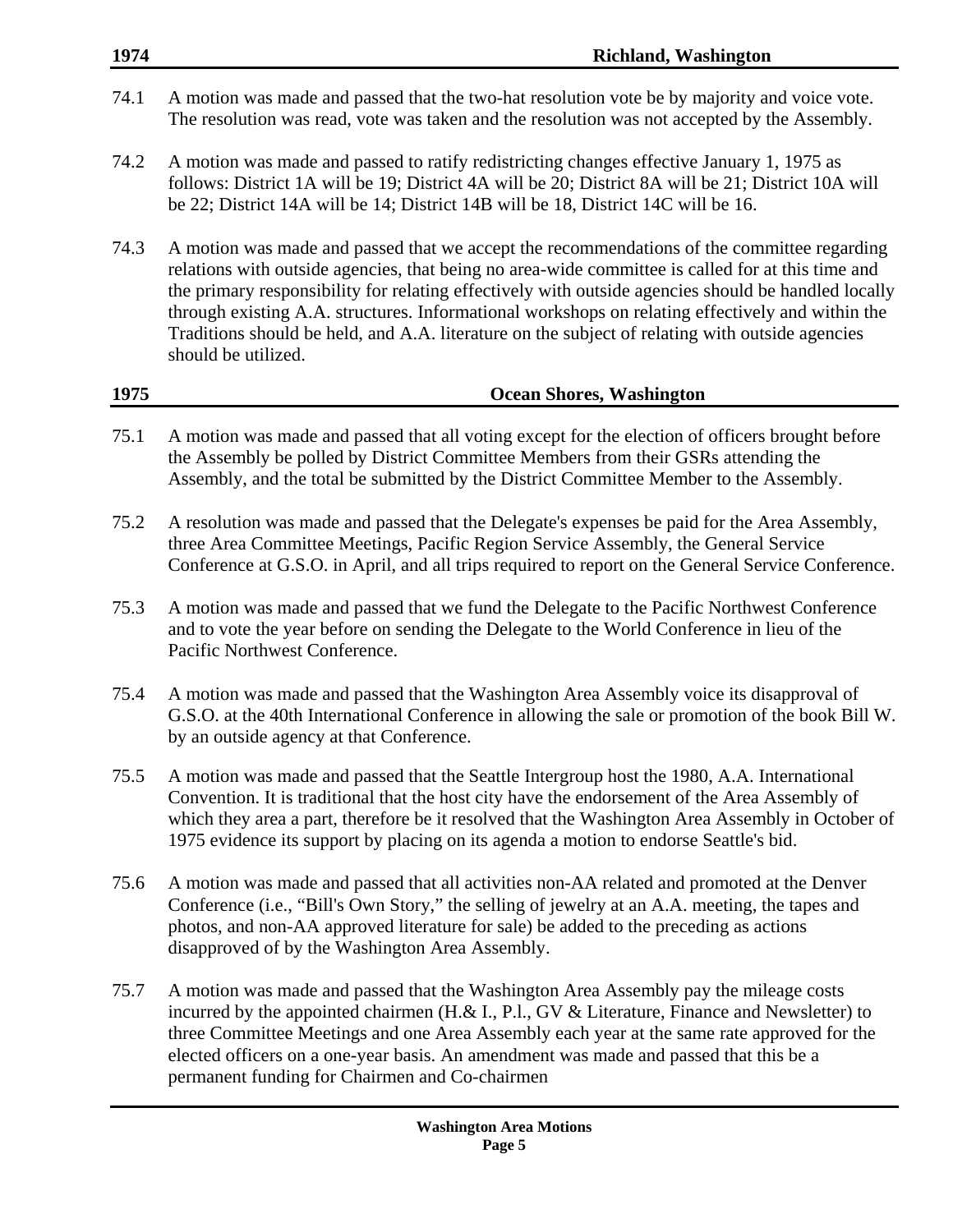- 75.8 A motion was made and passed that the Washington Area Assembly pay these expenses for the calendar year 1976, in addition to Delegate's expenses previously covered in old business, actual expenses incurred (to include lodging if distance indicates) for Chairman, Treasurer, their Alternates, the Alternate Delegate, and the appointed Area Secretary (six people). Receipts to be submitted in all cases, Further resolved and passed that the ten Committee Chairmen (H.& I., P.I. GV, Finance and Newsletter) be reimbursed for actual travel expenses. In no case will the above expenses exceed  $15¢$  per mile, or be expended for other than three Committee Meetings and one Area Assembly per year.
- 75.9 A motion was made and passed that the Washington Area Assembly of A.A. and the A.A. Groups and Districts which host or assist in the preparation of the A.A. Area Assemblies and functions, should whenever possible, engage speakers for principal meetings from among the Washington Area Assembly Fellowship rather than to import "name" speakers from outside our Area, usually at considerable expense to the Fellowship. It is also resolved that the site, accommodations and meal plans be selected with full consideration for those A.A. members who cannot afford large outlays of either personal, or Group funds for participation in these A.A. events.
- 75.10 A motion was made and passed that a resolution be made to re-establish the Traditions Committee at G.S.O. in New York City to insure against the encroachment of outside influences.
- 75.11 A motion was made and passed to increase the allotment of \$500.00 to \$750.00 for the 1976 Hospitals and Institutions Committee.
- 75.12 A motion was made and passed that it has been proven in the past that on election years there is not sufficient time to handle the election of Officers and give reasonable consideration to regular business of the Area, and therefore we change our Election Year Assembly procedure to extend the business meeting on and to Sunday morning, after the breakfast.

## **1976 Yakima, Washington**

- 76.1 A motion was made and passed to accept nominations from the floor for this election.
- 76.2 It was resolved and passed that the Washington Area District Committee Persons ask the GSRs for Group conscience on whether we should or should not create a Washington Area of A.A. history file. The collection and preservation of past and future documents of record and value to be stored, reproduced and disseminated upon request from individuals throughout the Washington Area Assembly of A.A. this October prepared to vote their group conscience on this issue.
- 76.3 It was resolved and passed that the Washington Area Newsletter be used for more Area business, such as the Treasurer's report, the minutes of Committee Meetings, activities of P.I., H.& I. Committees, etc.
- 76.4 It was resolved and passed that the District making bids for the October Assembly does its homework and have tentative reservations made before it makes the bid.

<sup>\*</sup> Applies only to Western Washington Area 72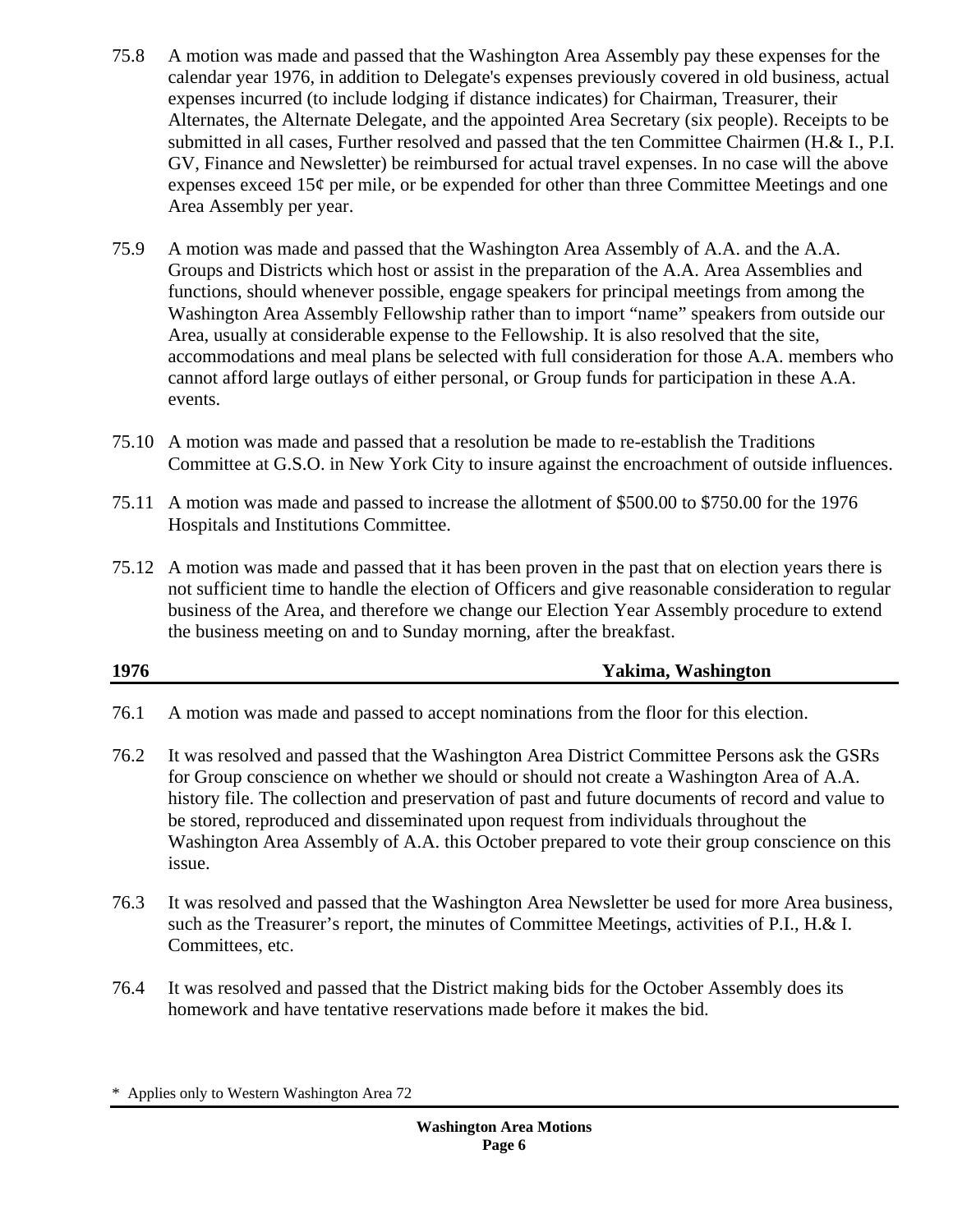- 76.5 A motion was made and passed that the actual expenses supported by vouchers be paid for the following trusted servants: Area Alternate Delegate; Chairperson; Alternate Chairperson; Treasurer; Alternate Treasurer; and Secretary to the three annual Committee Meetings and the Assembly.
- 76.6 A motion was made and passed that the reports of expenses of elected and appointed trusted servants be made in the accompanying format each year beginning in 1976, by the Area Treasurer and Finance Co-Chairpersons as appropriate. This report to be available to DCMs by the second Committee Meeting of the following year and published in the next edition of the Washington Area Newsletter.
- 76.7 A motion was made and passed that inasmuch as new resolutions require group conscience [we] would respectfully propose we form and present new resolutions for study and consideration at the 1977 Committee Meetings for final approval October of 1977.
- 76.8 A motion was made and passed that the eight Committee Co-Chairpersons and Newsletter Editor be paid actual voucher expenses for the three Committee meetings and the Washington Area Assembly.
- 76.9 A motion was made and passed that voting on Trusted Servants, resolutions, and other issues be conducted by polling the DCMs.
- 76.10 A motion was made and passed that we appoint one Washington Area Newsletter Editor.

## **1977 Olympia, Washington**

- 77.1 A motion was made and passed that 100 Grapevine subscriptions be contributed annually by the Washington Area Assembly's General fund to hospitals and institutions in the Washington Area of A.A., and that the Area Treasurer be responsible for an initial up to date mailing list and for annual renewals. It was further resolved that the Hospitals and Institutions Committee work fund be reduced to the size of other committee funds \$500.00 since the General fund will have financial responsibility for the Grapevine subscriptions.
- 77.2 A motion was made and passed to Increase the seed money for the annual Washington Area Assembly meeting from \$150.00 to \$500.00. All monies in excess of expenses and seed money to be sent to G.S.O. in New York.
- 77.3 A motion was made and passed that the restriction concerning speakers at the annual Washington Area Assembly banquet be removed. That is that speakers can be imported from outside of our Area.
- 77.4 A motion was made and passed that in the printing of proposed resolutions, an explanation be included giving present procedure.
- 77.5 A motion was made and passed to take Goldendale out of District 7 and place it in District 6 as requested by the GSR from Goldendale. This is agreeable to both District 6 and District 7. It still leaves District 7 over two hundred miles in length.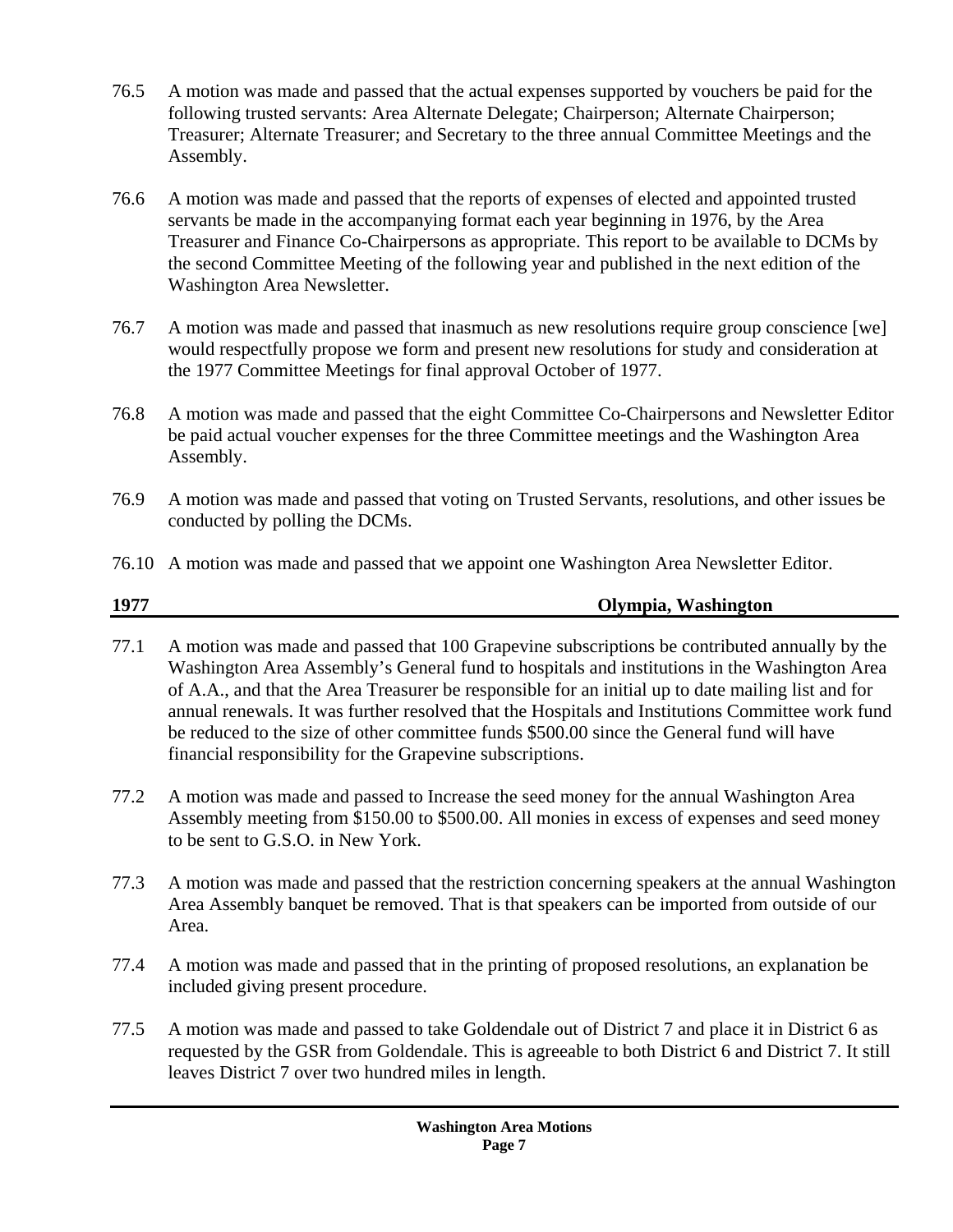- 77.6 A motion was made and passed that the presently constituted Washington Area Hospital and Institution Committee be dissolved in order to form two new committees to deal separately with hospital and treatment facilities - and correctional facilities, the titles of said committees to be forthcoming.
- 77.7 A motion was made and passed that the Washington Area Assembly expresses interest in the idea of a Pacific Forum in 1978, and if scheduled will reasonably support the Forum.
- 77.8 A motion was made and passed that the Washington Area Assembly Officers appoint an Archivist responsible for organizing, collecting, storing, and managing the Washington Area Archives. Said person would have the authority to select and chair an Archives Committee if one is needed.
- 77.9 A motion was made and passed that a motion to be presented for acceptance by the Washington Area Assembly in 1977 as follows: "The Washington Area Archives be stored in a repository, such as the King County Central Office."
- 77.10 A motion was made and passed that an amount not to exceed \$300.00 be authorized from the Washington Area funds for the Archivist to purchase materials and supplies necessary to establish initial storage, cataloging, accountability and retrieval systems.
- 77.11 A motion was made and passed that the printed resolutions appear in the September issue of the Washington Area Newsletter.
- 77.12 A motion was made and passed that the names of the two newly constituted committees be:
	- a) Correctional Facility Committee, and
	- b) Treatment Facility Committee.
- 77.13 A motion was made and passed that the Hospitals and Institutions fund be closed. A \$500.00 fund be established for the Corrections committee. A \$500.00 fund be established for the Treatment Facility Committee.
- 77.14 A motion was made and passed that the Washington Area Assembly include a GSR Sharing Session for new ideas, questions, criticisms, opinions following the DCM reports in our business session.
- 77.15 A motion was made and passed that the co-chairpersons east and west be appointed for the new Treatment Facility Committee and the Correctional Facility Committee, and that they be paid expenses to Committee Meetings and the Assembly as is presently done for the existing committees.
- 77.16 A motion was made and passed to have the Washington Area Assembly of A.A. pay the expenses of the Washington Area Delegate to the Regional Forums to be held in the Pacific Region in 1978.

## **1978 Spokane, Washington**

78.1 A resolution was made and passed that resolutions voted on at the group level, prior to the Fall Assembly, not be opened for discussion on the floor at the Assembly.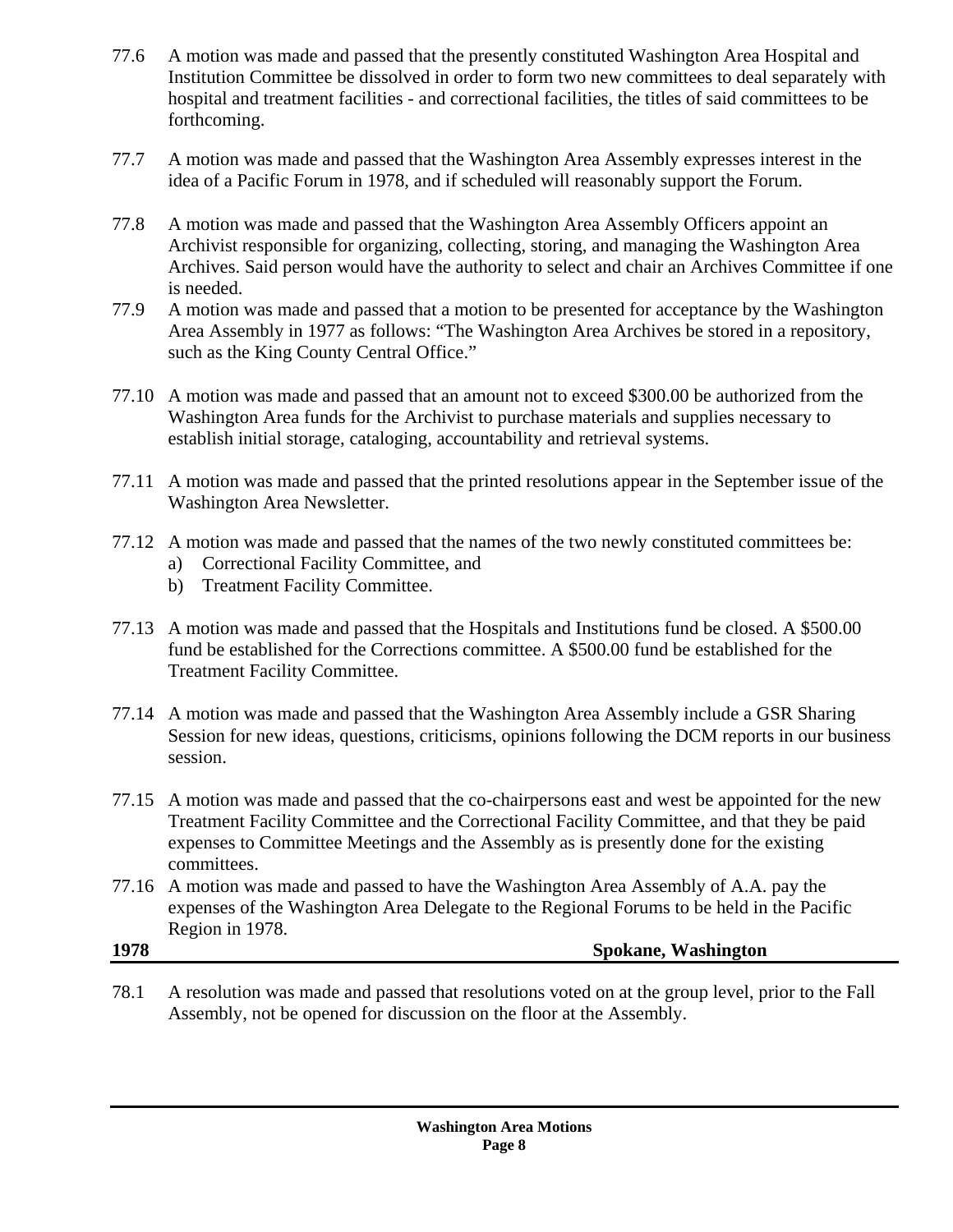- 78.2 A resolution was made and passed that the prudent reserve date for the Washington Area Assembly be adjusted to be 1 July instead of 1 January due to the heavy financial load between 1 January and 1 July, due to the General Service Conference in April, the Pacific Regional Service Assembly in March, and the Delegate's report to the groups from April through June.
- 78.3 A resolution was made and passed that the Washington Area Assembly surplus, over expenses and seed money, be combined or put into the Washington Area Assembly Treasury to be used as working capital till the prudent reserve date.
- 78.4 A resolution was made and passed to establish a new district from the area that is presently District 3. The northern boundary will be Sandpoint, the southern boundary, St. Maries, Idaho, West borders Coeur d'Alene, east borders the State of Montana. (District 25)
- 78.5 A resolution was made and passed that the Washington Area Archivist be funded to attend the Washington Area Assembly only, and submit quarterly written reports.
- 78.6 A motion was made and passed that the Washington Area Archivist be funded to attend the three Washington Area Committee meetings.
- 78.7 A motion was made and passed that the north boundary of District 7 be extended due west to the Pacific Ocean so as to include the Long Beach Peninsula.
- 78.8 A motion was made and passed that the year end financial report be put in the earliest issue of the Washington Area Newsletter (before the Assembly convenes) for the purpose of informing the GSR's before the Washington Area Assembly in October for the consideration for voting on money issues.
- 78.9 A motion was made and passed that the budget for literature for correctional facilities be increased from the present \$500.00 to \$1,000.00.
- 78.10 A motion was made and passed to give the responsibility of distribution of Grapevine subscriptions for institutions to Gv & Lit. chairpersons. The treasurer now has the responsibility.

| 1979 | <b>Vancouver, Washington</b>                                                                                                                                                                                                                                                             |
|------|------------------------------------------------------------------------------------------------------------------------------------------------------------------------------------------------------------------------------------------------------------------------------------------|
| 79.1 | A resolution was made and passed to Revoke Resolution #1 [i.e., 78.1] as passed at the<br>Washington Area Assembly in 1978."                                                                                                                                                             |
| 79.2 | A motion was made and passed to agree that we had made a token gesture only, with Grapevine<br>subscriptions, and that actual need was far greater. We (the Assembly) hope that groups and<br>districts will take on the task of donating subscriptions to this cause when it's feasible |
| 79.3 | A motion was made and passed to send the Delegate to the International A.A. Convention in<br>New Orleans on July 3-6, 1980.                                                                                                                                                              |
| 1980 | Moscow, Idaho                                                                                                                                                                                                                                                                            |
| 80.1 | Moved and passed that arrangements be made prior to each Washington Area Assembly that<br>room rent for the conducting of Washington Area business be paid for from the Washington                                                                                                       |

Area Treasury.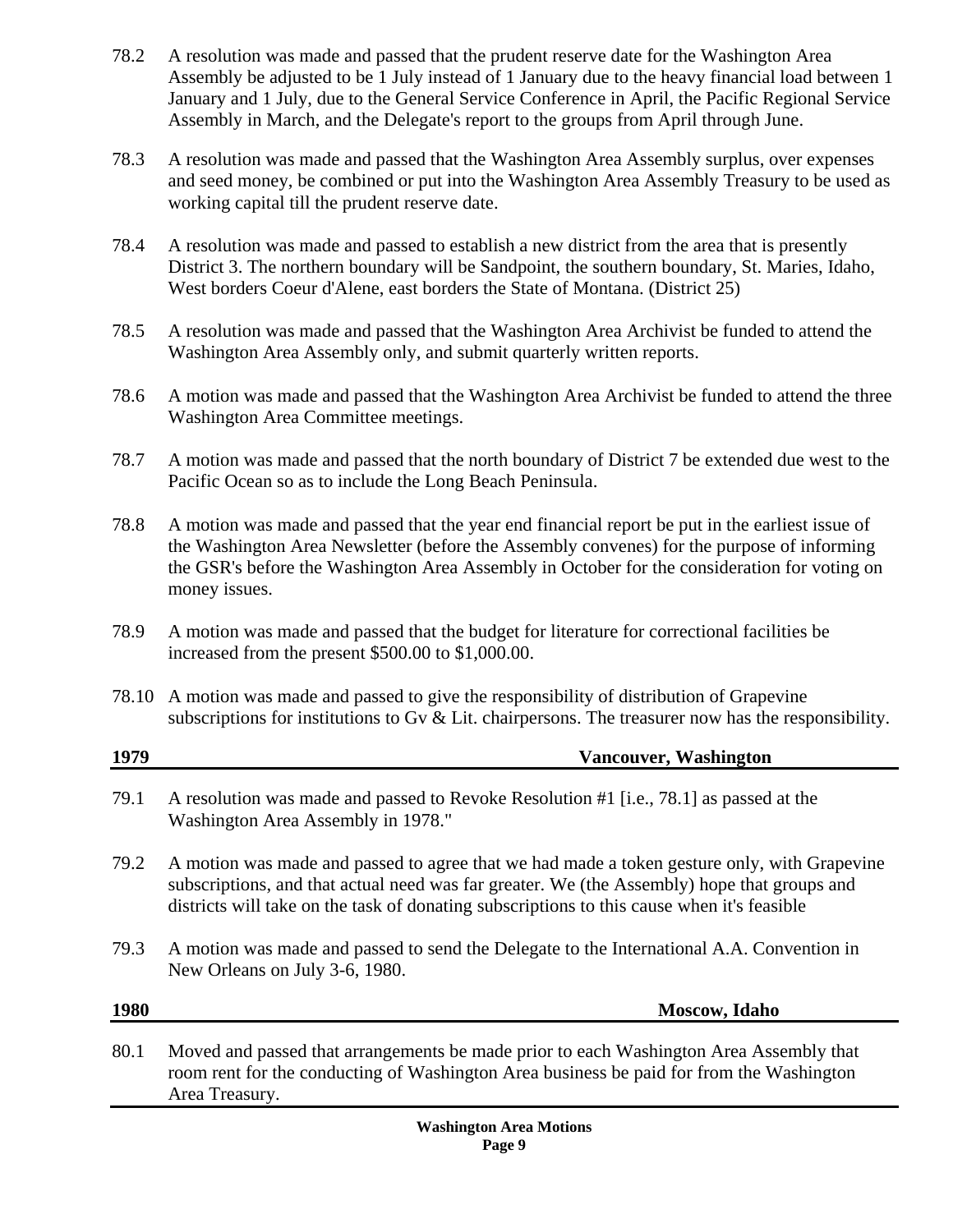- 80.2 Moved and passed that the prudent reserve for the Washington Area Treasury be raised from \$1,500 to \$3,000. Any balance over \$3,000 to be sent to G.S.O. in New York as of July 1st of each year.
- 80.3 Moved and passed that when the Pacific Regional Forum is held in the Pacific Region, of which we are a part, that our Delegate's expenses be paid by the Washington Area Assembly so that our service area will be represented in the Service Forum.
- 80.4 Moved and passed that the budget for literature and books for Correctional Facilities be increased from \$500 to \$1,000 for each half of the Washington Area.
- 80.5 Moved and passed that District 4 separate into two districts in that Benton and Franklin Counties (including Burbank of Walla Walla County) remain the designated District 4 and that Walla Walla and Columbia Counties (to exclude Burbank of Walla Walla County) receive the new designation of District 26.
- 80.6 Moved and passed that the Grapevine and Literature Chairperson have a budget of \$700 for an adequate literature supply at the Washington Area Assembly. (East or West\* Chairperson, depending on host side of the Cascades.)
- 80.7 Moved and passed to split District 7 into two sections with Clark County and Skamania County to remain District 7 (and part of Klickitat). Cowlitz County and the parts of Pacific County now in District 7 to be known as District 27.

| 1981 | <b>Bellingham, Washington</b> |
|------|-------------------------------|
|      |                               |
|      |                               |

- 81.1 Moved and passed that District 8 be permitted to split into two districts-Districts 8 and 28.
- 81.2 Moved and passed that District 9 be permitted to split into two districts-Districts 9 and 29.
- 81.3 Moved and passed that the Washington Area Districts be permitted to bid for the Assembly two years in advance, starting with bids at the 1981 Washington Area Assembly for 1983. The bid for the 1982 Assembly (east side of the Area) will still be at the 1981 Assembly as usual.
- 81.4 Moved and passed that job description submitted by Grapevine and Literature Chairpersons be accepted and approved by the Assembly.
- **1982 Wenatchee, Washington**
- 82.1 Moved and passed that the Washington Area Secretary become an elected position.
- 82.2 Moved and passed that the Delegate be given \$250.00 expense money for the trip to the General Service Conference.
- 82.3 Moved and passed that the functions of the Finance Chairpersons, East and West\* be given to the Alternate Treasurer.
- 82.4 Moved and passed that the Washington Area lease two copies of the film A.A., An Inside View for use by Public Information, East and West\*.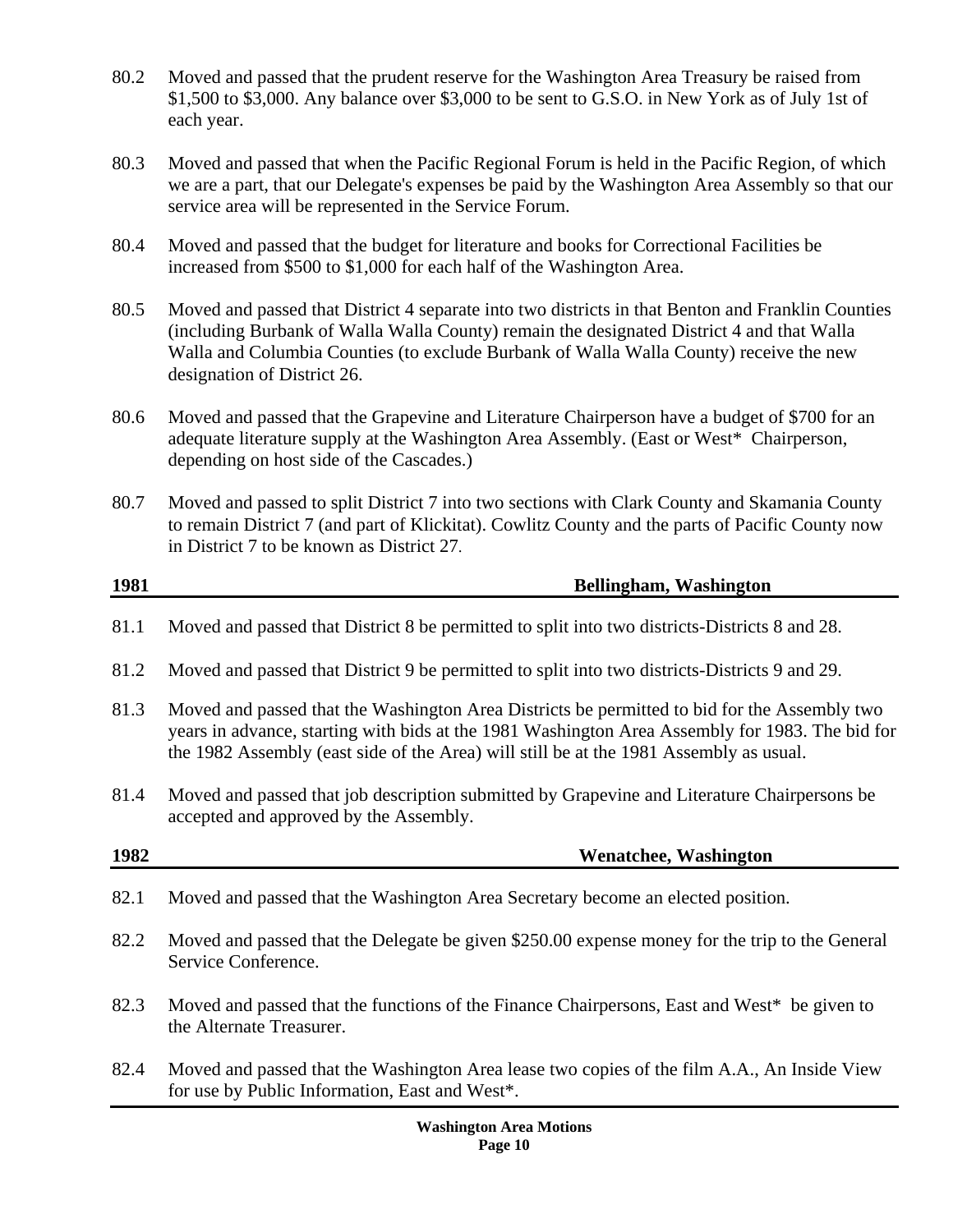- 82.5 Moved and passed that the Okanogan Groups be allowed to change from District 1 to District 5.
- 82.6 Moved and passed that a sub-committee for the Area be formed to prepare a simple explanation of the functions and procedures of our Area quarterly meetings for the information of future DCMs.
- 82.7 Moved and passed that the funding of the Public Information Committees, East and West, each be increased from \$250.00 to \$500.00.
- 82.8 Moved and passed that any actions established by the Washington Area Assembly cannot be changed except by Washington Area Assembly action.
- 82.9 Moved and passed that all motions to be voted on by the A.A. groups and the Washington Area Assembly be written in plain and simple language.
- 82.10 Moved and passed that the monies in excess of the prudent reserve (\$3,000.00) be sent to G.S.O. as of November 1, 1982 (this year only).
- 82.11 Moved and passed that the Host District of the Washington Area Assembly will make sure there is adequate room to conduct Washington Area business until its completion at the expense of the Washington Area Treasury.
- 82.12 Moved and passed that included in the job description of the Washington Area Corrections chair people is the scheduling and conduct of quarterly rotating meetings of the Corrections Chair people of each District for the exchange of ideas.
- 82.13 Moved and passed that the Washington Area pay the expenses of the Chairperson as well as the Delegate to the Pacific Northwest Conference this year only (1983).
- 82.14 At the 4/3/82 Bremerton Quarterly it was moved and passed to rescind the 1980 motion 80.1 "That arrangements be made prior to each Washington Area Assembly that room rent for the conducting of Washington Area business be paid for from the Washington Area Treasury."

| 1983 | <b>Bellevue, Washington</b> |
|------|-----------------------------|
|      |                             |

- 83.1 Moved and passed that all Standing Committee Chair people that hold quarterly committee meetings be paid their travel expenses to those meetings.
- 83.2 Moved and passed that the Washington Area Assembly not fund the Delegate's expenses to the Pacific Northwest Conference, as we no longer require the attendance of either our Delegate or Chairperson at that Conference.
- 83.3 Moved and passed that the job description of the Chairpersons of the Area Hospital and Treatment Facilities Committees include the scheduling of quarterly committee meetings.
- 83.4 Moved and passed that \$50.00 per year be allocated within the budgets of all standing committees for communication expenses within their committees.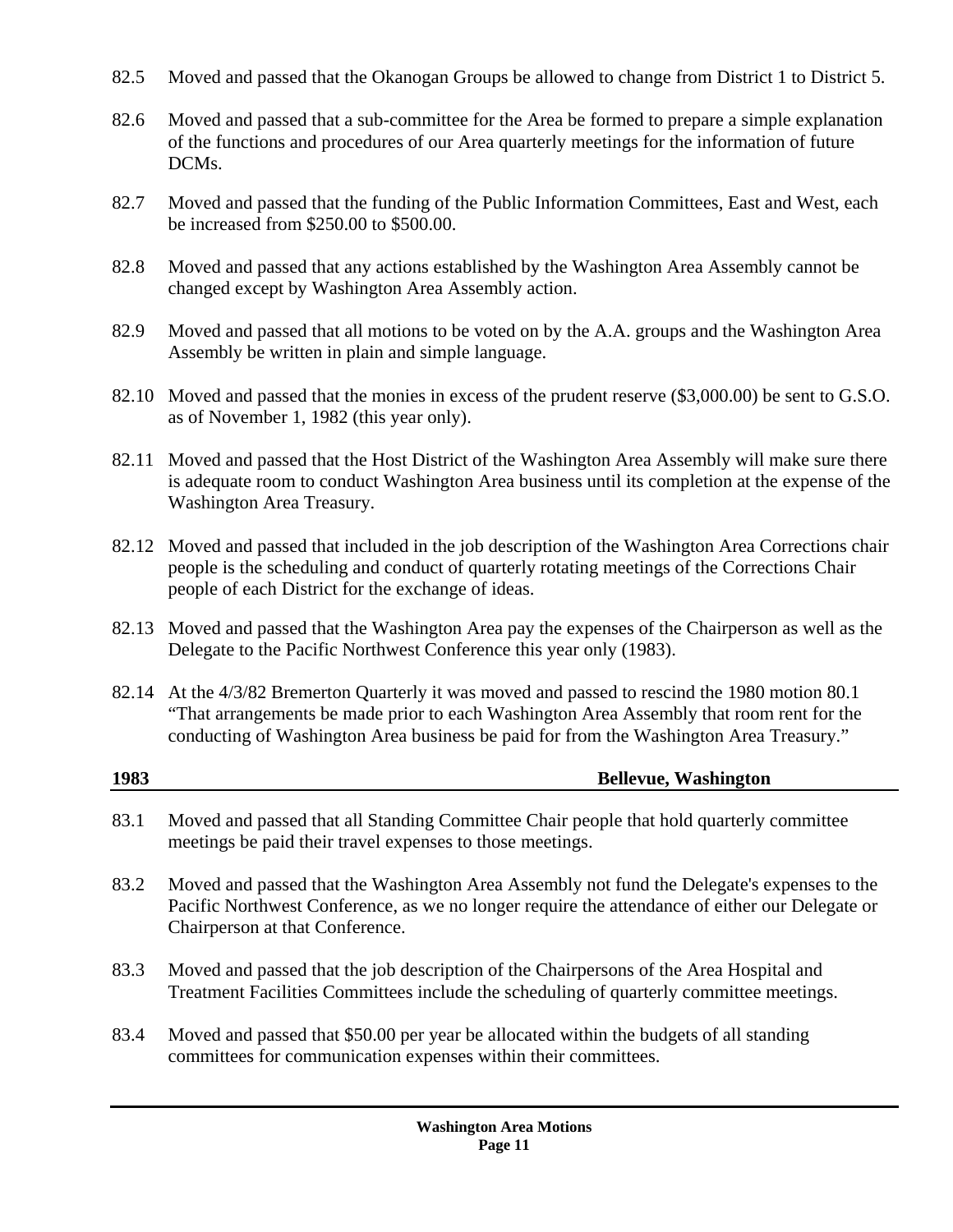| 83.5 | Moved and passed that the 1983-84 budget for the Area Archivist will be \$300.00. Future<br>budgets will be proposed annually at the August Area Committee Meeting for approval by the<br>Area Assembly in October.                                              |
|------|------------------------------------------------------------------------------------------------------------------------------------------------------------------------------------------------------------------------------------------------------------------|
| 83.6 | Moved and passed that the time for the GSR Sharing Session be changed to 11:00 a.m., with two<br>GSRs (1 East and 1 West) selected to chair and the topic to be approved in advance.                                                                             |
| 83.7 | Moved and passed that the complete schedule for the Washington Area Assembly be published<br>in the Newsletter.                                                                                                                                                  |
| 83.8 | Moved and passed that the Pacific Region Forum host committee be allocated \$50.00 from the<br>Washington Area for flyers to publicize the Pacific Region Forum.                                                                                                 |
| 83.9 | Moved and passed that a Committee be appointed to study methods to streamline Washington<br>Area Assembly business, recommendations to be presented at the 1984 Assembly.                                                                                        |
| 1984 | Pasco, Washington                                                                                                                                                                                                                                                |
| 84.1 | Moved and passed that we return to the practice of appointing the Washington Area Secretary.                                                                                                                                                                     |
| 842  | Moved and passed that we fund the Delegate to the 1985 International A.A. Convention in<br>Montreal.                                                                                                                                                             |
| 84.3 | Moved and passed that we appoint an Editor and Committee with authority to start a Washington<br>Area history.                                                                                                                                                   |
| 84.4 | Moved and passed that the Washington Area establish a Third Legacy Committee with an<br>appointed Chairperson to travel throughout the Area to discuss service structure and A.A. as a<br>whole; and to allow \$50.00 for new props.                             |
| 84.5 | Moved and passed that we establish an annual fund of \$500.00 for the Area Archives.                                                                                                                                                                             |
|      | 84.1A The following advisory action was passed; That for the Washington Area business it is<br>recommended that new business be submitted through quarterly Area Committee Meetings to<br>provide time for discussion before the Area Assembly.                  |
|      | 84.2A The following advisory action was passed: That it is recommended that for election year<br>Assemblies the Host Committee consider having a Buffet Dinner as experienced at the 1984<br>Assembly.                                                           |
| 1985 | Olympia, Washington                                                                                                                                                                                                                                              |
| 85.1 | Moved and passed to increase the Literature Fund for the Corrections Committees from<br>\$1,000.00 per year to \$1,250.00 per year and the Grapevine subscription allowance from 25 to<br>40 for each side of the mountains due to the growth of the facilities. |
| 85.2 | Moved and passed that the Washington Area Assembly in October votes to support Seattle<br>Intergroup's bid for the 1990 International Convention.                                                                                                                |
|      |                                                                                                                                                                                                                                                                  |

85.3 Moved and passed that the proposal by the Area History Committee for publishing the Washington Area History be accepted and implemented.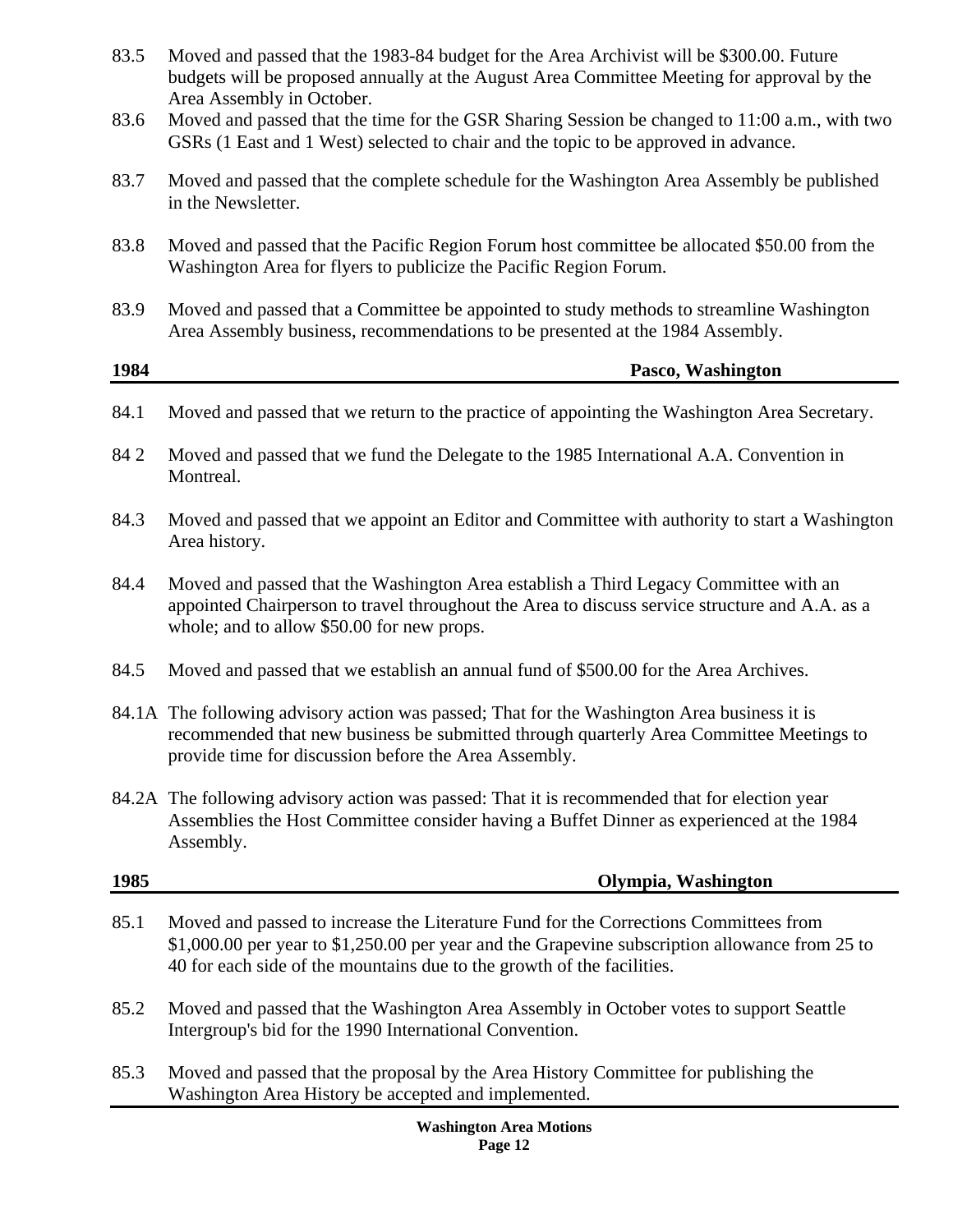## 85.4 Moved and passed that we raise the present \$3,000 working reserve to \$5,000.

| 1986 | <b>Spokane, Washington</b>                                                                                                                                                                                                          |
|------|-------------------------------------------------------------------------------------------------------------------------------------------------------------------------------------------------------------------------------------|
| 86.1 | Moved and passed to rescind the motion that created the Third Legacy Committee at the 1984<br>Washington Area Assembly at Pasco, Washington.                                                                                        |
| 86.2 | Moved and passed that the prudent reserve date be changed from July 1 to November 1 in order<br>to take care of all of the expenditures up to and including the Washington Area Assembly.                                           |
| 86.3 | Moved and passed that the communications (i.e., postage, printing, long distance phone calls,<br>etc.) line available to the Standing Committee Chairpersons be increased from \$50 to \$100.                                       |
| 86.4 | Moved and passed that the literature budget for the Grapevine and Literature Committee, East<br>and West, be increased from the present \$700 to \$1,000 per year.                                                                  |
| 1987 | <b>Tacoma, Washington</b>                                                                                                                                                                                                           |
| 87.1 | That beginning with this year (1987) the Washington Area Alt. Delegate, Alt. Chairman and Alt.<br>Treasurer each be paid for communications (phone calls, copies, stamps, etc.) expenses, to be<br>supported by voucher or receipt. |
| 87.2 | That the Canadian Flag shall be displayed with the U.S. Flag at future Assemblies.                                                                                                                                                  |
| 87.3 | To extend the District 25 borders to include a portion of the Northwest corner of Montana.                                                                                                                                          |
| 87.4 | That the Washington Area increase the seed money for the Assembly Host Committee from \$500<br>to \$1,000.                                                                                                                          |
| 87.5 | That on a one-time basis only, an additional \$500 each, be allocated in 1987 for Grapevine and<br>Literature East and West for procurement of new literature made available from GSO.                                              |
| 1988 | Coeur d'Alene, Idaho                                                                                                                                                                                                                |
| 88.1 | That the newly elected officers be reimbursed for expenses incurred during the selection of the<br>appointed Area Trusted Servants.                                                                                                 |
| 88.2 | An Archives Advisory Board shall be appointed. Its duty will be to present an Archives<br>management plan to the 1989 Area Assembly for approval and implementation.                                                                |
| 88.3 | That all communication expenses by the Washington Area Appointed Chairpersons be<br>reimbursed separately from Committee service credit lines.                                                                                      |
| 88.4 | That the bidding process for the Washington Area Assembly be changed from bidding for<br>Assemblies two years away until three years away.                                                                                          |
| 88.5 | That a committee be formed to look into the possibility of splitting the Washington Area into two<br>Areas and to report back within a year.                                                                                        |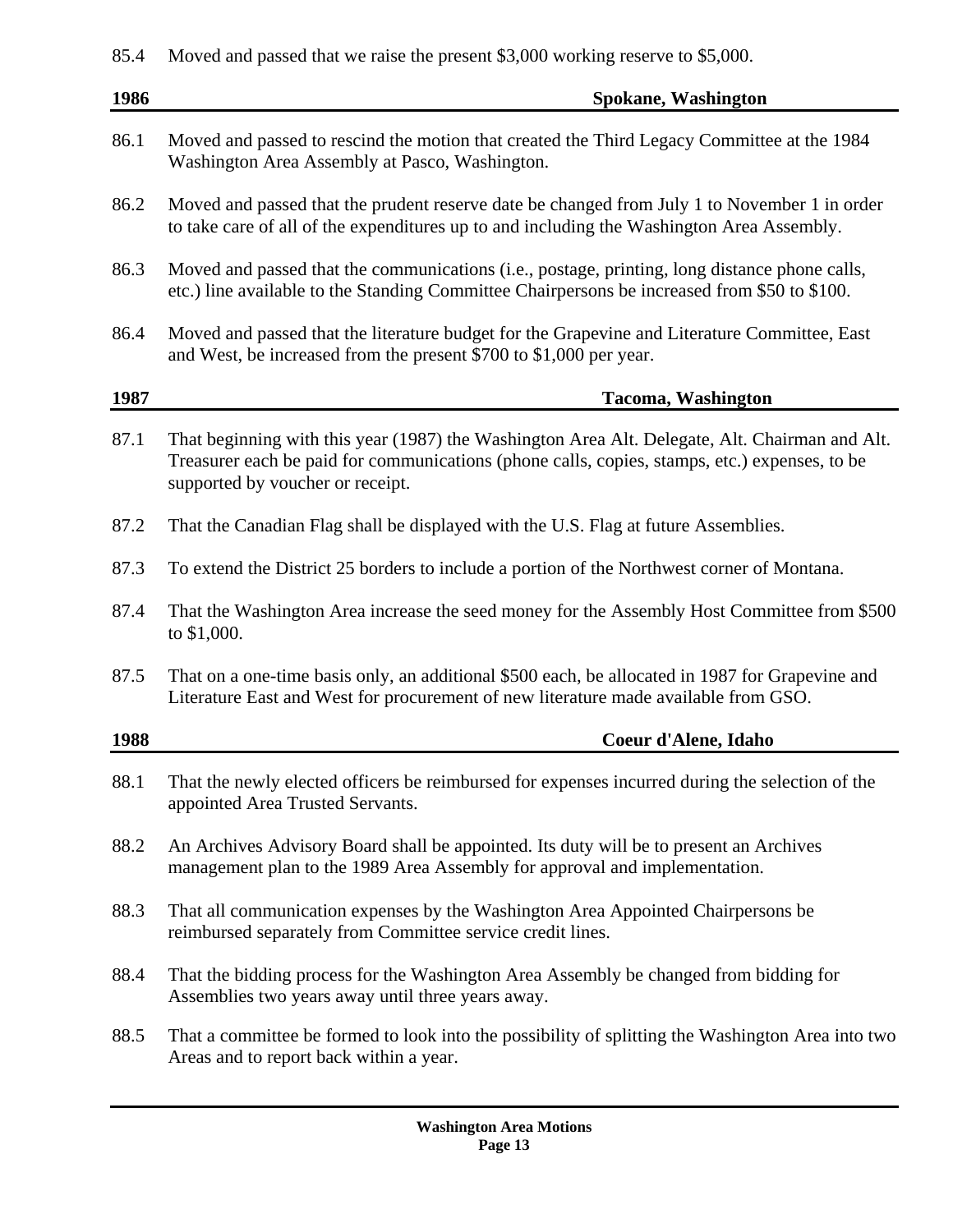- 88.6 No smoking in the 1989 Assembly.
- 88.7 Motion to make videotape of the 12 x 12 and the Big Book for the hearing impaired. The sense of the meeting was for the Washington Area Delegate to take this consideration back to GSO in April.
- 88.8 That the Washington Area Treasurer shall select a study group to investigate the requirements which must be met in order to satisfy the Washington Area's legal responsibilities for fully and properly reporting the income of our not-for profit fellowship and maintaining tax exemption at both the Federal and State levels and to submit a written report on all of the alternatives available to us at least three months before the 1989 Area Assembly.
- 88.9 That the Washington Area shall create a separate Area Committee. The Committee will be a Cooperation with the Professional Community Committee. It shall have an East Side Chair and a West Side Chair. The Committee shall function like other Committees on the Area level and shall carry out duties as set forth in GSO Guidelines.
- 88.10 That a new district (District 19) be formed out of a southeastern portion of District 12. *NOTE: The new district described as lying south of the Snohomish River west of a line formed by Broadway, E. Casino Road, and Evergreen Way. The new district further includes that area south of 100th Street S.E. and west of 35th Avenue S.E. and the portion of Whidbey Island lying south of Classic Road.*

| 1989 | <b>Seattle, Washington</b>                                                                                                                                                                                                                                                                        |
|------|---------------------------------------------------------------------------------------------------------------------------------------------------------------------------------------------------------------------------------------------------------------------------------------------------|
| 89.1 | That the Archives Advisory Board's policy statement be accepted as the Archives policy of the<br>Washington Area and that the policy be implemented as suggested by the Board.                                                                                                                    |
| 89.2 | That the Washington Area Archivist be authorized to hold regular quarterly Archives meetings<br>and be paid travel expenses to and from the quarterly Archives Committee meetings.                                                                                                                |
| 89.3 | That the Washington Area Assembly be a non-smoking Assembly every year.                                                                                                                                                                                                                           |
| 89.4 | That the Washington Area fund its Delegate to the 1990 International Convention in Seattle.                                                                                                                                                                                                       |
| 89.5 | That the mileage allowance be increased from 15 cents/mile as set in 1963 to the current IRS<br>rate.                                                                                                                                                                                             |
| 89.6 | That the Washington Area finance, at the current IRS rate, mileage of the Area Split Committee<br>to attend their meetings.                                                                                                                                                                       |
| 1990 | Yakima, Washington                                                                                                                                                                                                                                                                                |
| 90.1 | That the Washington Area provide \$300.00 seed money to be used and to be repaid by districts<br>hosting Washington Area Quarterly Meetings.<br>NOTE: This motion does not include quarterly meetings of the standing committees. The<br>Assembly approved the addition of the underlined phrase. |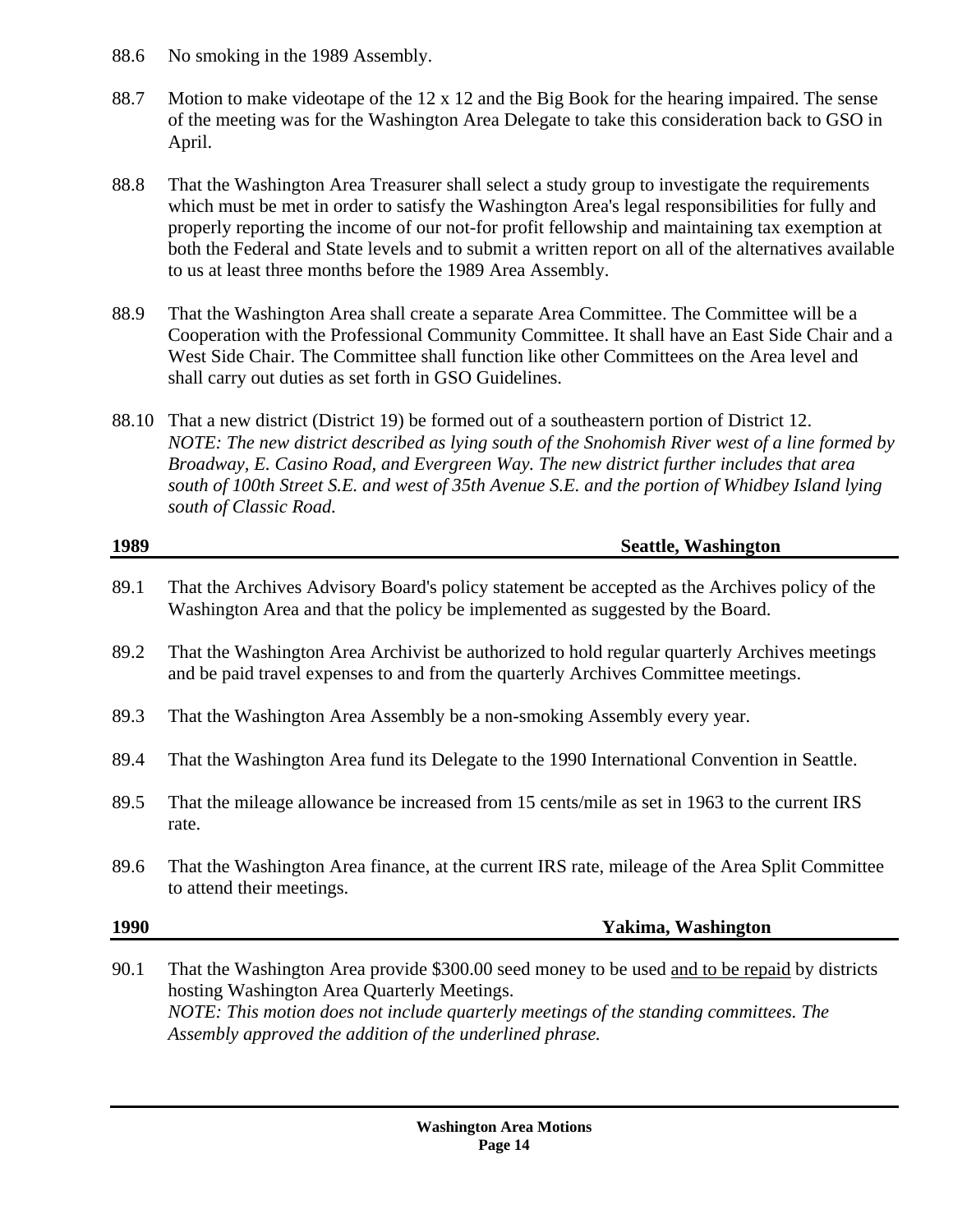- 90.2 That an Assembly fee should be established for all participants at the annual Area Assembly. *NOTE: This motion was passed with the understanding that payment of the fee would be voluntary. The July 1991 Area Committee further affirmed that the voluntary nature of the fee was to be indicated on all future Assembly flyers and registration forms.*
- 90.3 That the Washington Area Literature Chair people, East & West\*, be given \$250.00 to upgrade literature since GSO has twice in the last 2 years increased the price of literature. And that the credit line for this position be raised from \$250.00 to \$500.00.
- 90.4 That the literature budget for Treatment Facilities and Corrections Committees, both East and West\*, be increased by 10 percent.
- 90.5 That the Washington Area Archives Committee develop a proposal to microfiche that portion of the Area Archives, which are suitable for that process. And a proposal for the disposition of the originals. Said proposal, to be submitted at the July Quarterly of 1991, if practicable.
- 90.6 That the Washington Area Committee appoint and authorize a committee of 5 to purchase two computer systems one for the WA Area Treasurer and one for the WA Area Newsletter Editor. Initial Cost not to exceed \$2000.00 per system; ongoing costs not to exceed \$500.00 per year total. (System: computer, printer, software. Ongoing: insurance, training)
- 90.7 That the Washington Area fact finding committees voted in by GSR's give a full unedited report on their findings to the GSR's before motions on committee findings are discarded.

90.8C The following new districts were created by the consent of the Assembly: District 30 out of District 6 District 31 out of District 14 Districts 32 and 33 out of District 18 Districts 34, 35, 36, 37, 38, and 39 out of District 13 District 40 out of District 15 District 41 out of parts of Districts 17 and 15 District 42 out of District 17 District 43 out of parts of Districts 6 and 4 In addition, District 15 now takes in a portion of District 18

**1991 Silverdale, WA** 

- 91.1 That Districts 44 and 45, formed out of District 9, be accepted by the Washington Area assembly.
- 91.2 The Washington Area provide a repository for the protection and safe-keeping of historical documents and related archival materials of the Washington Area. Repository to be located in Yakima, WA, monthly rent to be approximately \$250.00 a month.
- 91.3 Beginning in 1992 the Washington Area hold a minimum of 4, one day, Regional Assemblies to discuss the agenda items for the General Service Conference.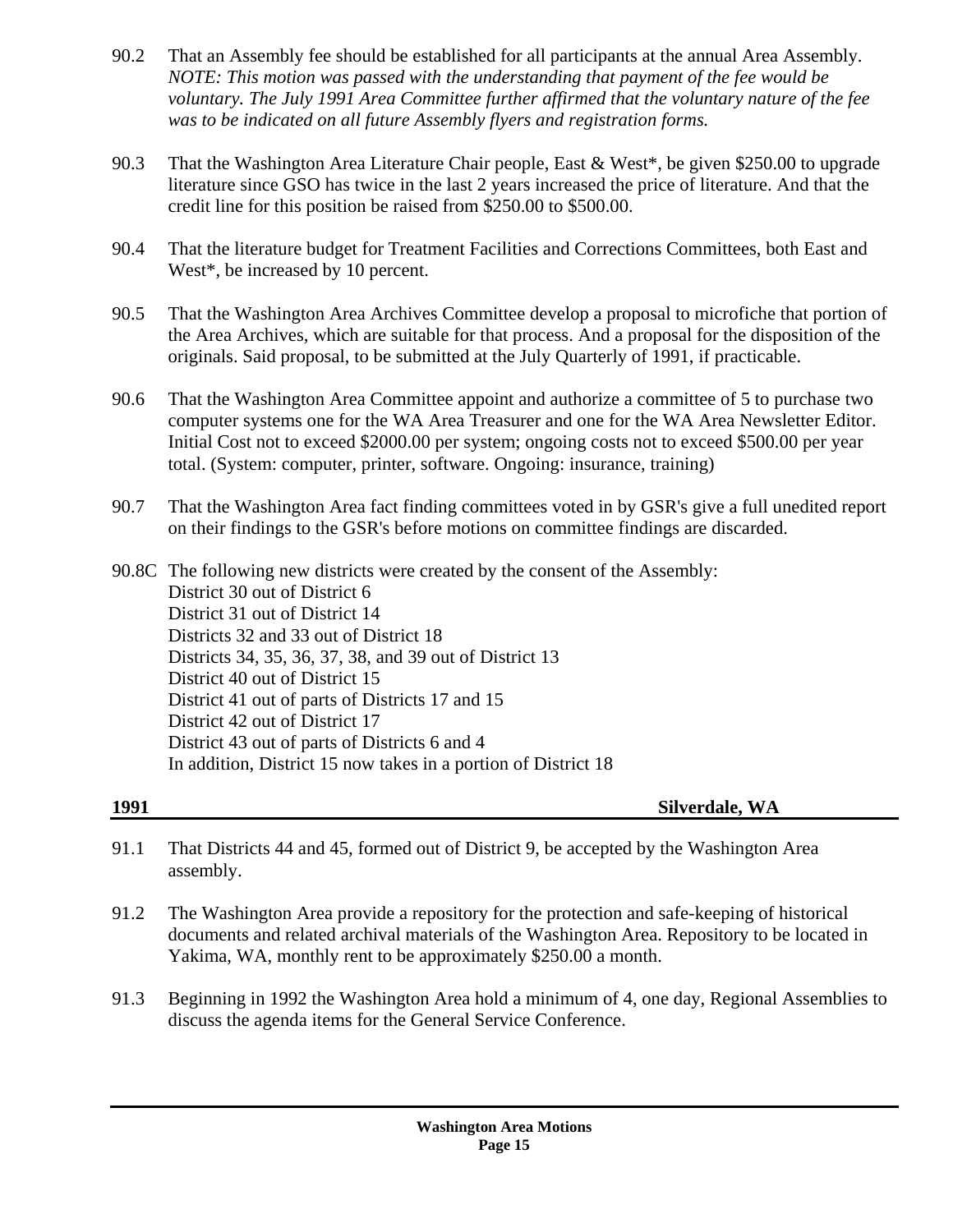91.4 The Washington Area Assembly fund the 12 Step work of the Area wide Corrections "Bridging the Gap" program by reimbursing telephone, postage, and printing expenses not to exceed \$1200.00 per year as part of the Correction Chairpersons' Communications Expenses.

| 1992 | <b>Tri-Cities, Washington</b>                                                                                                                                                                                                                                                                                                                                                                                                                                                                                                                                                                                                                                                                                                                                                                |
|------|----------------------------------------------------------------------------------------------------------------------------------------------------------------------------------------------------------------------------------------------------------------------------------------------------------------------------------------------------------------------------------------------------------------------------------------------------------------------------------------------------------------------------------------------------------------------------------------------------------------------------------------------------------------------------------------------------------------------------------------------------------------------------------------------|
| 92.1 | Form three districts out of District 23: The San Juan Islands and North Whidbey and Fidalgo<br>Islands to be new District 46 and Sedro Woolley and East Skagit County to be new District 47.<br>Form new District 48 out of the northern part of District 5 laying in Okanogan County and<br>including Manson and Chelan.<br>Form new District 49 out of that part of District 3 tying East of the Spokane city limits.<br>Form new District 50 out of the northern part of District 25 which includes Bonner and<br>Boundary Counties.<br>Form new District 51 out of that portion of District 1 lying within Washington State and the<br>portion of District 3 lying In Stevens County.<br>Form new District 37 out of the portion of District 7 lying north of a line running through the |
| 92.2 | middle of the city of Vancouver at Fourth Plain.<br>That the Delegate's travel expenses to the Pre-Conference Assemblies be paid by the Washington<br>Area.                                                                                                                                                                                                                                                                                                                                                                                                                                                                                                                                                                                                                                  |
|      |                                                                                                                                                                                                                                                                                                                                                                                                                                                                                                                                                                                                                                                                                                                                                                                              |

- 92.3 The Washington Area shall maintain a working reserve equal to 10 percent of the average annual Area expenditures for the preceding two calendar years and the current budget year. At October 31 of each year, the Area Treasurer will contribute the excess funds to the General Service Office.
- 92.4 That the annual literature credit line for the Correctional Facilities East and West\* Committees be increased to \$2000.00 effective January 1, 1993.
- 92.5 We move that the Area pay mileage only for Grapevine & Literature Chairs, both East and West<sup>\*</sup>, to yearly Grapevine & Literature workshops. Once on East side and next year on West side.
- 92.6 Move that persons who qualified this morning and who now are available for the positions of Treasurer or Alternate Treasurer be allowed to re-qualify if they feel they have specific skills or abilities pertinent to these positions. (1992 Assembly only)
- 92.7 For election purposes (during 1992 Assembly only), polling of the DCM's and available officers be eliminated. A time-saving alternative being to call available DCM's and officers to the podium. Nominations may then be taken from the floor and candidates identified and qualified at that time.

**1993 Lynden, Washington** 

93.1 Put Public Service tag line on tapes and videos put out by GSO for use by radio and television.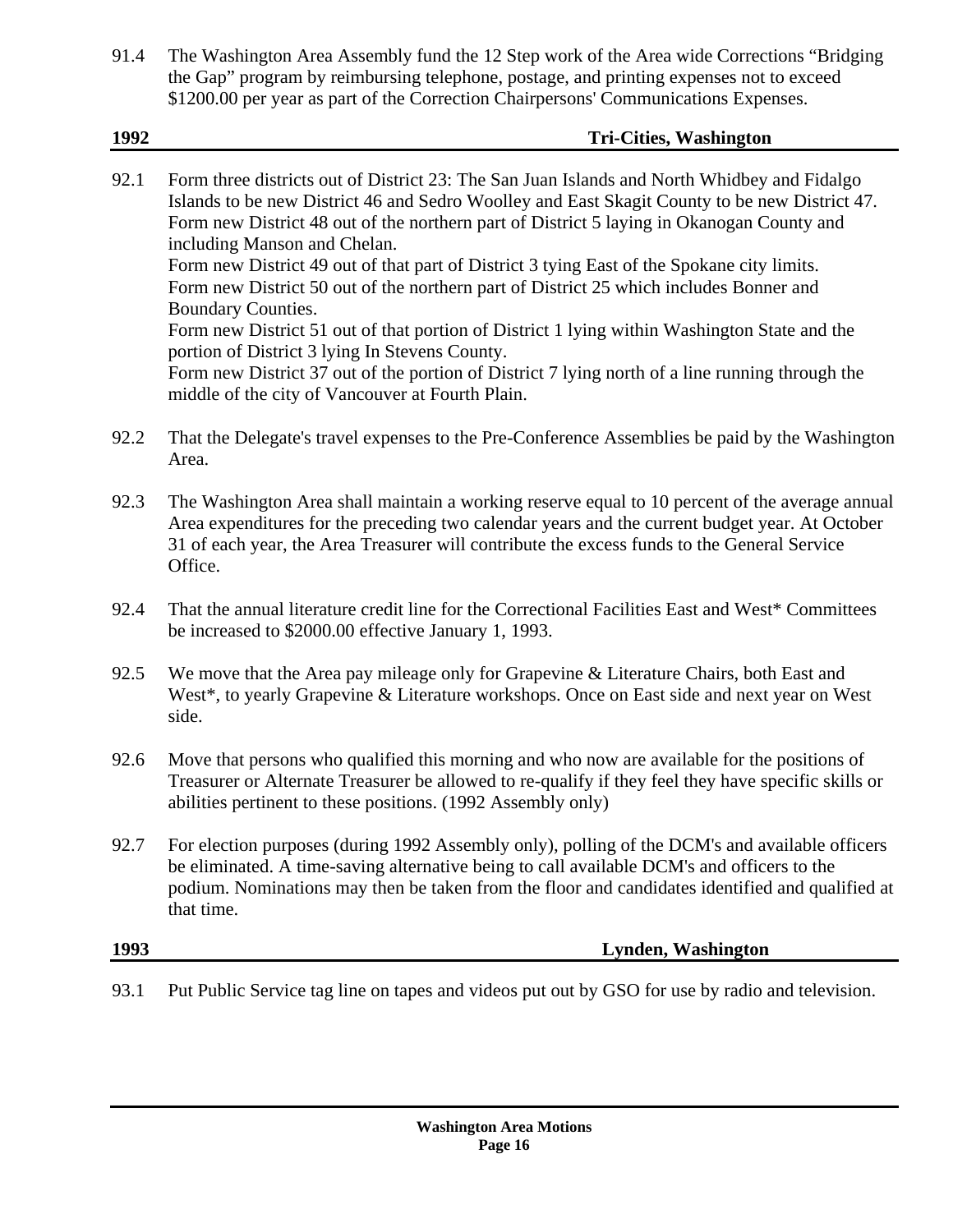- 93.2 We move that the Washington Area Assembly submit an application to the General Service Conference to create an additional delegate area on the east side of the Cascade mountains. That said application be signed by the Washington Area Delegate following approval at the 1993 assembly in October and be submitted to the General Service Conference on or before December 31, 1993. That the archives will belong to both areas in as much as they are our joint history, and that past area delegates elected prior to the creation of the new delegate area will be standing members of both committees. In addition, a committee will be appointed to assist the area in agreeing to the division of the treasury, any property, and in assisting in the logistics of separating our operations upon approval by the General Service Conference.
- 93.3 That the Washington Area, in the spirit of self-support increase its contribution to the General Service Office for the delegate's expenses at the General Service Conference from \$600 to \$1000, beginning with the April, 1994 General Service Conference.
- 93.4 The 1995 P.R.A.A.S.A. Host Committee from the Washington Area requests that the Area Assembly loan advance money of \$500 to the committee for the purpose of starting an account to handle the early mailing of communication, fliers, etc.

## **1994 Spokane, Washington**

- 94.1 We move that the Washington Area create the appointed position of Area Registrar. The Registrar would require a communications budget and travel expenses to the three Area quarterlies and one Area Assembly each year.
- 94.2 Move that the Washington Area host districts have the option to delete the dinners on nonelection years.
- 94.3 That the new Delegate Area application be resubmitted to the 1995 General Service Conference with necessary changes being made.

## **1995 Silverdale, Washington**

- 95.1 It is in the spirit of harmony that we support equal distribution of our Area Treasury; half to remain in the present delegate area (West) and half to the new delegate area (East). The separation of Area funds will be completed after the October Assembly and prior to November 1, 1995.
- 95.2 Recognizing that the Washington Area currently owns two separate computer systems, it is agreed that, on or before December 31, 1995, one complete system remain in the present area (East) and the other in the new delegate area (West).
- 95.3 Since there is a need to have dual meeting minutes transcribed at the 1995 July quarterly and Area Assembly, it is agreed that two Area Secretaries will be needed. Expenses for both secretaries to attend these service functions will be funded in the same amount normally provided for our Area Secretary.
- 95.4 As a result of lack of funding for our existing east and west transition committees, an advance of not more than \$250 for each committee from the Area's general treasury is requested to reimburse for communication expenses only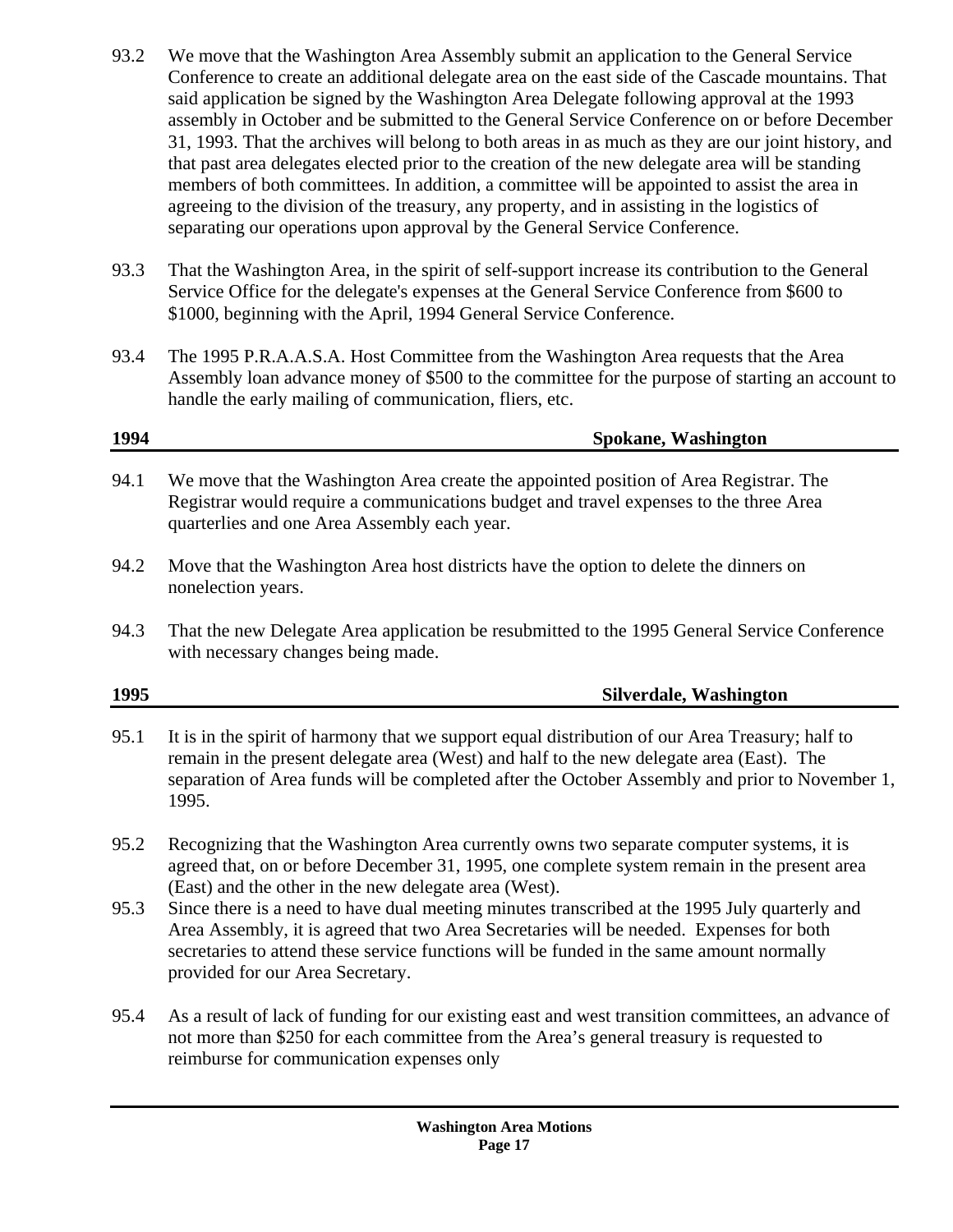95.5 In recognition of the close ties and love and service among members of the Washington Area (Area 72) since its establishment in 1951, and in light of the division into two new delegate areas, east and west, be it resolved that members of the new eastern area always feel a special welcome to attend A.A. functions in the west, and members of the new western area always feel a special welcome to attend A.A. functions in the east.

\* Applies only to Western Washington Area 72

### **General Notes:**

Note 1 (74.1) "Resolved: That no person shall serve the Washington Area A.A. as a GSR, District Committeemen, elected and/or appointed Office or Delegate if that person shall earn any or all parts of their income from employment as a Director, Coordinator, Supervisor, Counselor and/or worker in the field of Alcoholism; Alcoholism rehabilitation, or Alcohol studies whether in the public or private sector."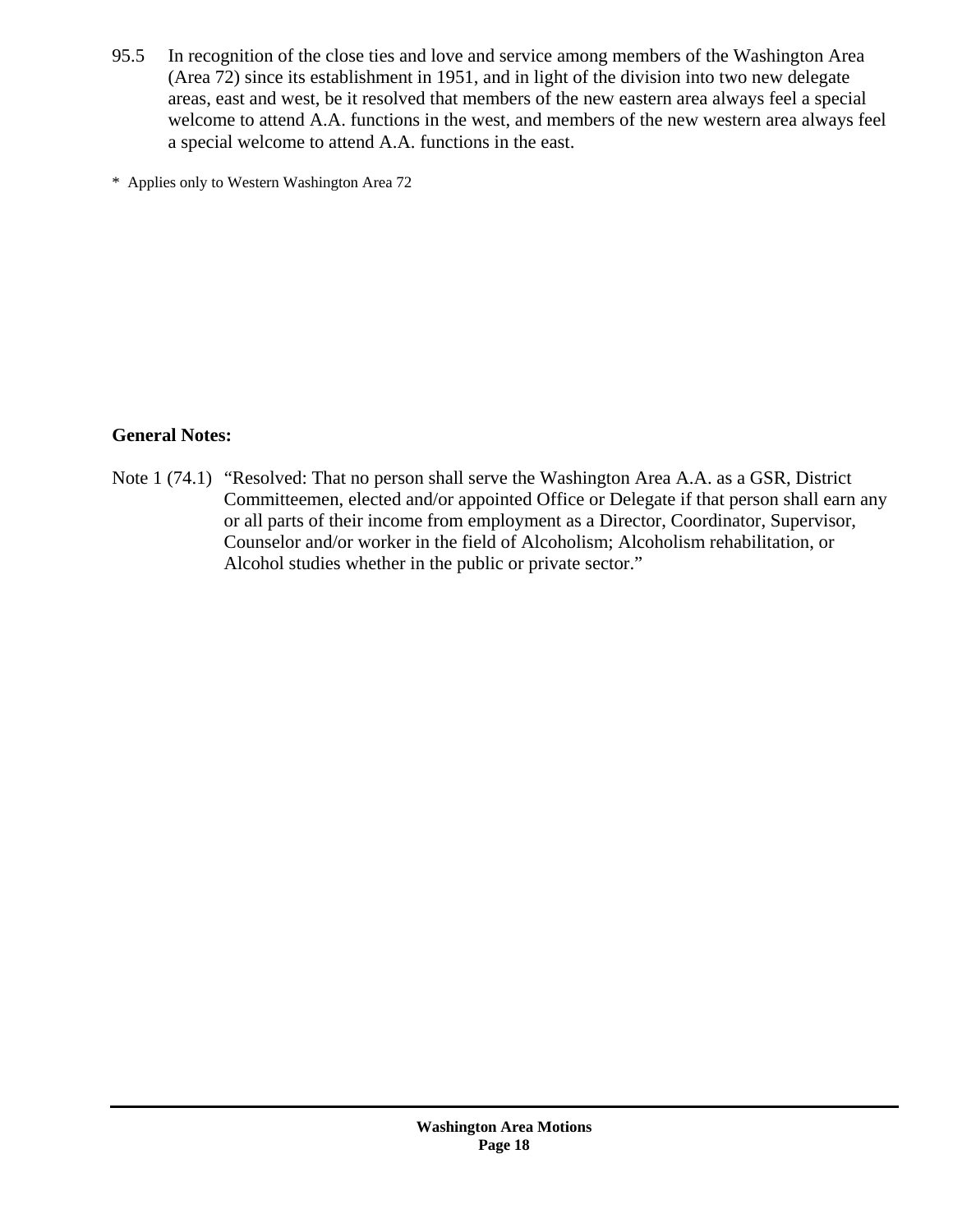## **Index**

|                                                                                                 | 82.4                                       |
|-------------------------------------------------------------------------------------------------|--------------------------------------------|
|                                                                                                 | 72.1                                       |
|                                                                                                 | 73.6                                       |
|                                                                                                 | 66.1                                       |
|                                                                                                 | 82.3                                       |
|                                                                                                 | 88.2                                       |
|                                                                                                 |                                            |
|                                                                                                 | 77.9, 91.2                                 |
|                                                                                                 | 88.2                                       |
|                                                                                                 | 90.5                                       |
| Area Archives, policy statement of Advisory Board                                               | 89.1, Area Archives,                       |
|                                                                                                 | 77.9, 91.2                                 |
|                                                                                                 | 77.8                                       |
|                                                                                                 |                                            |
|                                                                                                 | 82.13                                      |
|                                                                                                 |                                            |
| 80.3, 82.2, 83.2, 84.2, 92.2,                                                                   |                                            |
|                                                                                                 | 84.3                                       |
|                                                                                                 | 76.2                                       |
|                                                                                                 | 85.3                                       |
| Area Officer expenses. See also Expense reports63.7, 67.1, 73.5, 75.7, 75.8, 76.5, 76.8, 77.10, |                                            |
|                                                                                                 | 77.15, 78.5, 78.6, 82.13, 83.1, 83.4, 88.1 |
|                                                                                                 | 73.4                                       |
|                                                                                                 |                                            |
|                                                                                                 | 94.1                                       |
|                                                                                                 | 82.6, 84.1A                                |
|                                                                                                 | 90.1                                       |
|                                                                                                 | 84.1                                       |
|                                                                                                 | 82.1                                       |
|                                                                                                 |                                            |
|                                                                                                 | 88.8                                       |
|                                                                                                 | 75.12                                      |
|                                                                                                 | 75.9, 80.1, 82.14, 90.2                    |
|                                                                                                 | 75.12                                      |
|                                                                                                 | 64.3, 65.3, 82.11                          |
|                                                                                                 | 84.2A, 94.2                                |
|                                                                                                 | 63.3                                       |
|                                                                                                 | 88.6, 89.3                                 |
|                                                                                                 | 90.2                                       |
|                                                                                                 | 61.2, 64.3                                 |
|                                                                                                 |                                            |
|                                                                                                 | 76.4, 80.1, 82.14<br>62.1, 64.3            |
|                                                                                                 |                                            |
|                                                                                                 | 77.2, 87.4<br>83.9                         |
|                                                                                                 |                                            |
|                                                                                                 | 81.3, 88.4                                 |
|                                                                                                 | 75.4                                       |
|                                                                                                 | 91.4                                       |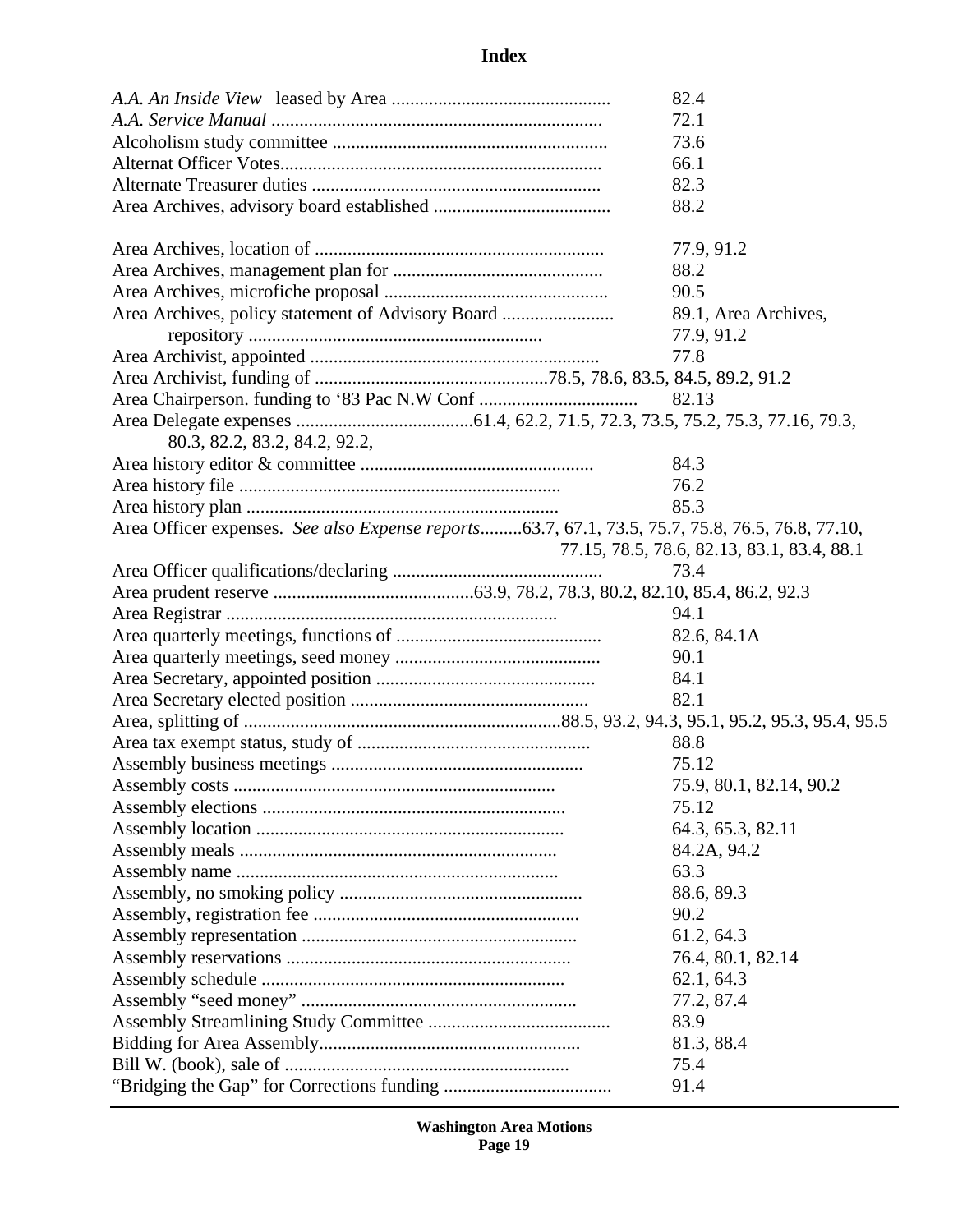|                                                                                     | 75.12                        |
|-------------------------------------------------------------------------------------|------------------------------|
| Chairperson. See Area Chairperson                                                   |                              |
| Committee reports, fact-finding reports presented without editing                   | 90.7                         |
| Communication expenses, for Area alt. officers                                      | 87.1                         |
| Communication expenses. for standing committees                                     | 83.4, 86.3, 88.3             |
|                                                                                     | 90.6                         |
| Computers, division between Areas 72 and 92                                         | 95.2                         |
| Cooperation with the Professional Community Committee formed                        | 88.9                         |
|                                                                                     | 82.12                        |
| Correctional Facilities Committee formed/named                                      | 77.6, 77.12                  |
| Correctional Facilities Committee funding 77.13, 78.9, 80.4, 85.1, 90.4, 91.4, 92.4 |                              |
|                                                                                     | 914                          |
| Costs at Assembly. See Assembly costs                                               |                              |
| Delegate expenses. See Area Delegate expenses                                       |                              |
|                                                                                     | 64.1, 71.2, 82.5, 92.1       |
|                                                                                     | 64 1, 74.2                   |
|                                                                                     | 64.1                         |
|                                                                                     | 64.1                         |
|                                                                                     | 98.5                         |
|                                                                                     | 78.4, 92.1                   |
|                                                                                     | 63.2, 80.5                   |
|                                                                                     | 74.2                         |
|                                                                                     | 61.1, 82.5, 92.1             |
|                                                                                     | 77.5                         |
|                                                                                     | 64.1, 77.5, 78.7, 80.7, 92.1 |
|                                                                                     | 64.1, 81.1                   |
|                                                                                     | 74.2                         |
|                                                                                     | 81.2, 91.1                   |
|                                                                                     | 74.2                         |
|                                                                                     |                              |
|                                                                                     | 63.2                         |
|                                                                                     | 61.1                         |
|                                                                                     | 64.1, 69.1, 74.2             |
|                                                                                     | 69.1, 74.2                   |
|                                                                                     | 69.1, 74.2                   |
|                                                                                     | 69.1.74.2                    |
|                                                                                     | 74.2                         |
|                                                                                     | 74.2                         |
|                                                                                     | 74.2, 88.10                  |
|                                                                                     | 74.2                         |
|                                                                                     | 74.2                         |
|                                                                                     | 74.2                         |
|                                                                                     | 92.1                         |
|                                                                                     | 78.4, 87.3, 92.1             |
|                                                                                     | 80.5                         |
|                                                                                     | 80.7                         |
|                                                                                     | 81.1                         |
|                                                                                     | 81.2                         |
|                                                                                     | 90.8C                        |
|                                                                                     | 90.8C                        |
|                                                                                     |                              |

**Washington Area Motions<br>Page 20**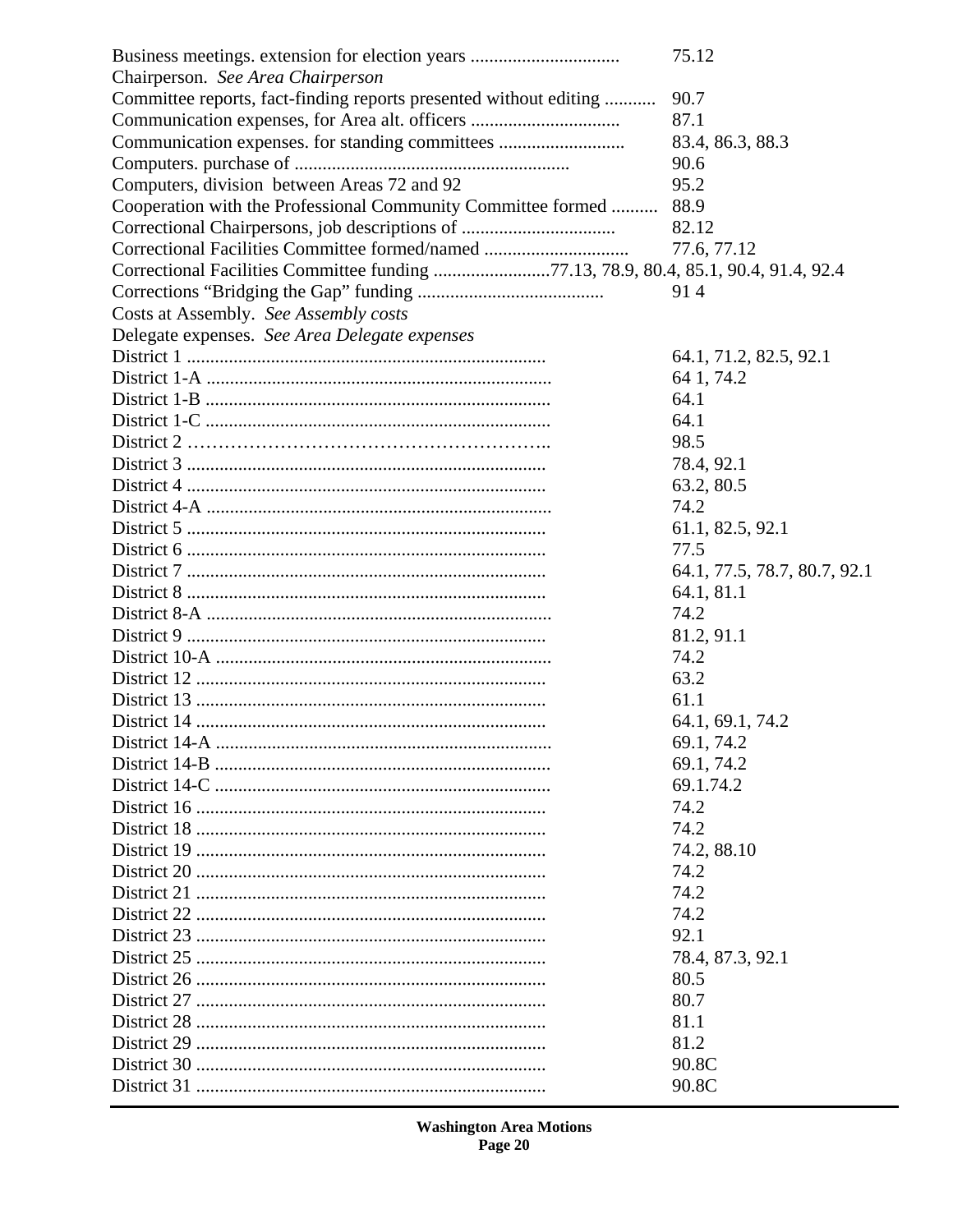|                                                        | 90.8C                         |
|--------------------------------------------------------|-------------------------------|
|                                                        | 90.8C                         |
|                                                        | 90.8C                         |
|                                                        | 90.8C                         |
|                                                        | 90.8C                         |
|                                                        | 90.8C, 92.1                   |
|                                                        | 90.8C                         |
|                                                        | 90.8C                         |
|                                                        | 90.8C                         |
|                                                        | 90 8C                         |
|                                                        | 90.8C                         |
|                                                        | 90.8C                         |
|                                                        | 91.1                          |
|                                                        | 91.1                          |
|                                                        | 92.1                          |
|                                                        | 92.1                          |
|                                                        | 92.1                          |
|                                                        | 92.1                          |
|                                                        | 92.1                          |
|                                                        | 92.1                          |
| District 52                                            | 93.5                          |
| District 53                                            | 93.5                          |
| District 54                                            | 93.5                          |
| District 55                                            | 93.5                          |
| District 56                                            | 93.5                          |
|                                                        | 75.12                         |
|                                                        | 76.6                          |
|                                                        | 82.3                          |
|                                                        | 87.2                          |
| Foot-notes                                             | 95.7                          |
|                                                        | 96.3                          |
|                                                        | 81.4,                         |
|                                                        |                               |
|                                                        |                               |
|                                                        | 77.14, 83.6                   |
|                                                        | 76.2                          |
|                                                        | 77.6                          |
|                                                        |                               |
| Hospital & Treatment Facilities Chairs, jobs of        | 83.3                          |
|                                                        | 61.2                          |
|                                                        | 70.2, 72.4                    |
|                                                        | 70.1, 75.5, 85.2              |
|                                                        | 79.3, 84.2, 89.4              |
|                                                        | 63.4                          |
|                                                        | 72.5                          |
| Literature funding. See Grapevine & Literature funding |                               |
|                                                        | 62.2, 63.5, 63.7, 67.1, 73.5, |
|                                                        | 75.8, 89.5, 89.6, 92.2, 92.5  |
| Motions at Assembly. See Resolutions at Assembly       |                               |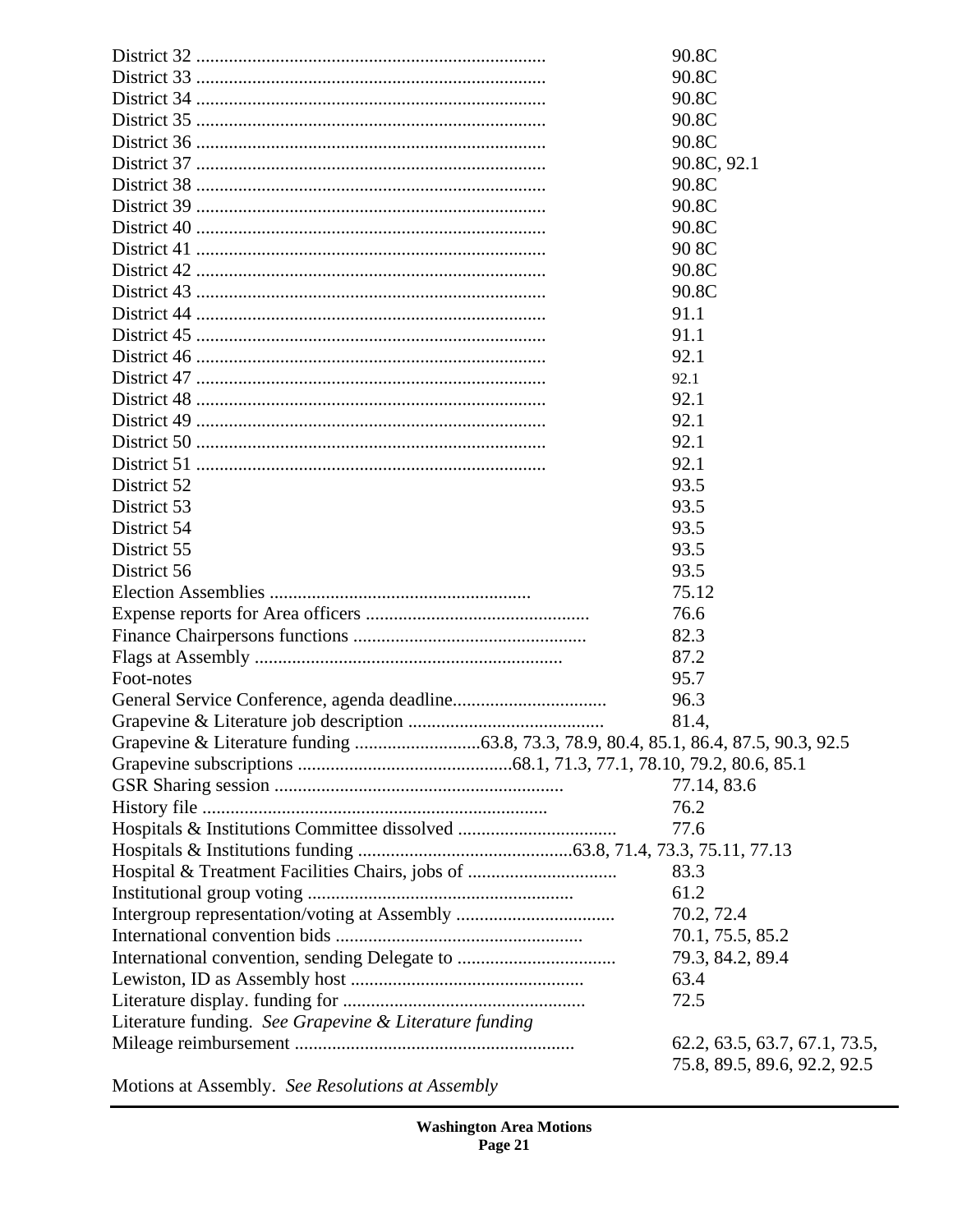|                                                      | 76.10                                      |
|------------------------------------------------------|--------------------------------------------|
|                                                      | 71.1                                       |
|                                                      | 63.6, 73.2                                 |
|                                                      | 72.2, 83.7                                 |
|                                                      | 76.3, 77.11, 78.8, 83.7                    |
|                                                      | 75.4, 75.6                                 |
|                                                      | 75.9, 77.3                                 |
|                                                      | 74.3                                       |
|                                                      | 63.1, 75.3, 83.2                           |
|                                                      | 93.4                                       |
|                                                      | 71.5, 77.7, 77.16, 80.3, 83.8              |
|                                                      | 75.1, 76.9                                 |
| Pre-Conference Assemblies. See Regional Assemblies   |                                            |
|                                                      | 61.2                                       |
| Prudent reserve. See Area prudent reserve            |                                            |
|                                                      | 63.8.73.3,82.7                             |
|                                                      | 93.1                                       |
| Quarterly meetings. See Area quarterly meetings      |                                            |
|                                                      |                                            |
| 78.7, 80.5, 80.7,                                    | 81.1,81.2, 82.5, 87.3, 88.10, 90.8C, 91.1, |
| 92.1, 93.5                                           |                                            |
|                                                      |                                            |
| Regional Assemblies (Pre-Conference Assemblies)      | 91.3, 92.2                                 |
| Registrar. See Area Registrar                        |                                            |
|                                                      | 74.3                                       |
| Reports, fact-finding reports presented unedited     | 90.7                                       |
|                                                      | 77.9, 91.2                                 |
|                                                      | 63.1                                       |
|                                                      |                                            |
|                                                      | 75.5                                       |
| Secretary dusl funding                               | 95.3                                       |
|                                                      | 90.1                                       |
|                                                      | 77.2, 87.4                                 |
|                                                      | 72.1                                       |
|                                                      |                                            |
|                                                      | 77.14, 83.6                                |
|                                                      | 65.4                                       |
|                                                      | 83.9                                       |
|                                                      | 92.7                                       |
|                                                      | 84.4, 86.1                                 |
|                                                      | 92.6                                       |
|                                                      | 75.10                                      |
|                                                      | 61.3                                       |
| <b>Transition Committee funding</b>                  | 95.4                                       |
|                                                      | 63.9, 93.3                                 |
| Treasury distibution to Areas 72 and 92              | 95.1                                       |
|                                                      | 77.13, 90.4                                |
|                                                      | 77.12                                      |
|                                                      | 74.1                                       |
| Videotape of 12 x 12 & Big Book for hearing impaired | 88.7                                       |

**Washington Area Motions Page 22**